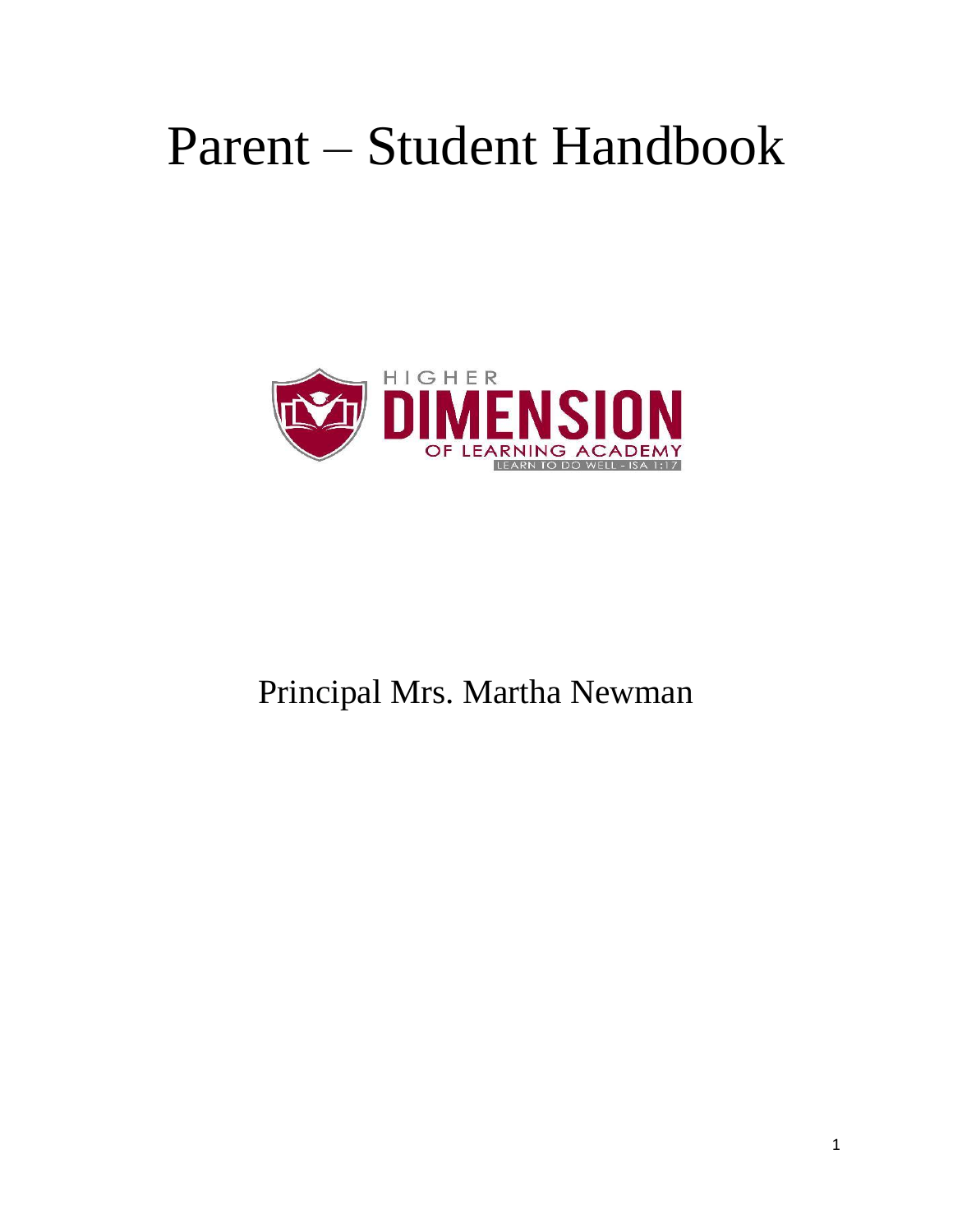### **ENROLLMENT & RE-ENROLLMENT: FINANCIAL POLICIES & PROCEDURES**

### **New Student Application Process**

A one-time \$75 non-refundable Application Fee is required with the complete application (per family).

A \$75 non-refundable Enrollment Fee per student will be due at the time of acceptance.

### **RE-ENROLLMENT PROCESS**

### **Early Re-enrollment**

An HDOLA student is not considered re-enrolled until the Commitment Contract is returned. Early re-enrollment ensures your student will not be placed in the wait pool.

### **Late Re-enrollment**

A \$80 late re-enrollment fee per family will apply to a returning student submitting their reenrollment contract during this period and the student will be placed in a wait pool.

An HDOLA student is not considered re-enrolled until the Family Tuition Commitment Contract is returned.

**Payment of Tuition:** Tuition is due on the 1<sup>st</sup> of each month; a late fee of \$80.00 will be assessed to the account if payment is not made by the  $10<sup>th</sup>$  of each month. Several payment options are available and are clearly outlined on the Tuition Worksheet at the Enrollment/Priority enrollment each year.

- **A. Annual Payment Option –** a single payment of total tuition for the year is due in the HDOLA office by the first of August**.**
- B. **Monthly Payment Option –** ten payments (August May). Tuition is to be paid in advance on the first day of each month and no later than the  $10<sup>th</sup>$ . If the tuition is not paid by 4:00 PM on the  $5<sup>th</sup>$  of the month, a late fee of \$30.00 will be charged.
- C. **Scholarship Programs and Payment of Tuition and other fees**. HDOLA accepts the Step Up For Students Scholarship, Hope Scholarship. Please contact the HDOLA office for specific information relative to scholarship programs.

**Sibling Discounts:** Full tuition is charged for the first and second child enrolled at the highest grade level. Discounts for other children of 5%, 15%, and 25%, are applied on a descending grade level basis. Fees per student are not discounted.

**Testing Fees:** Individual student testing fees are included in the enrollment fee.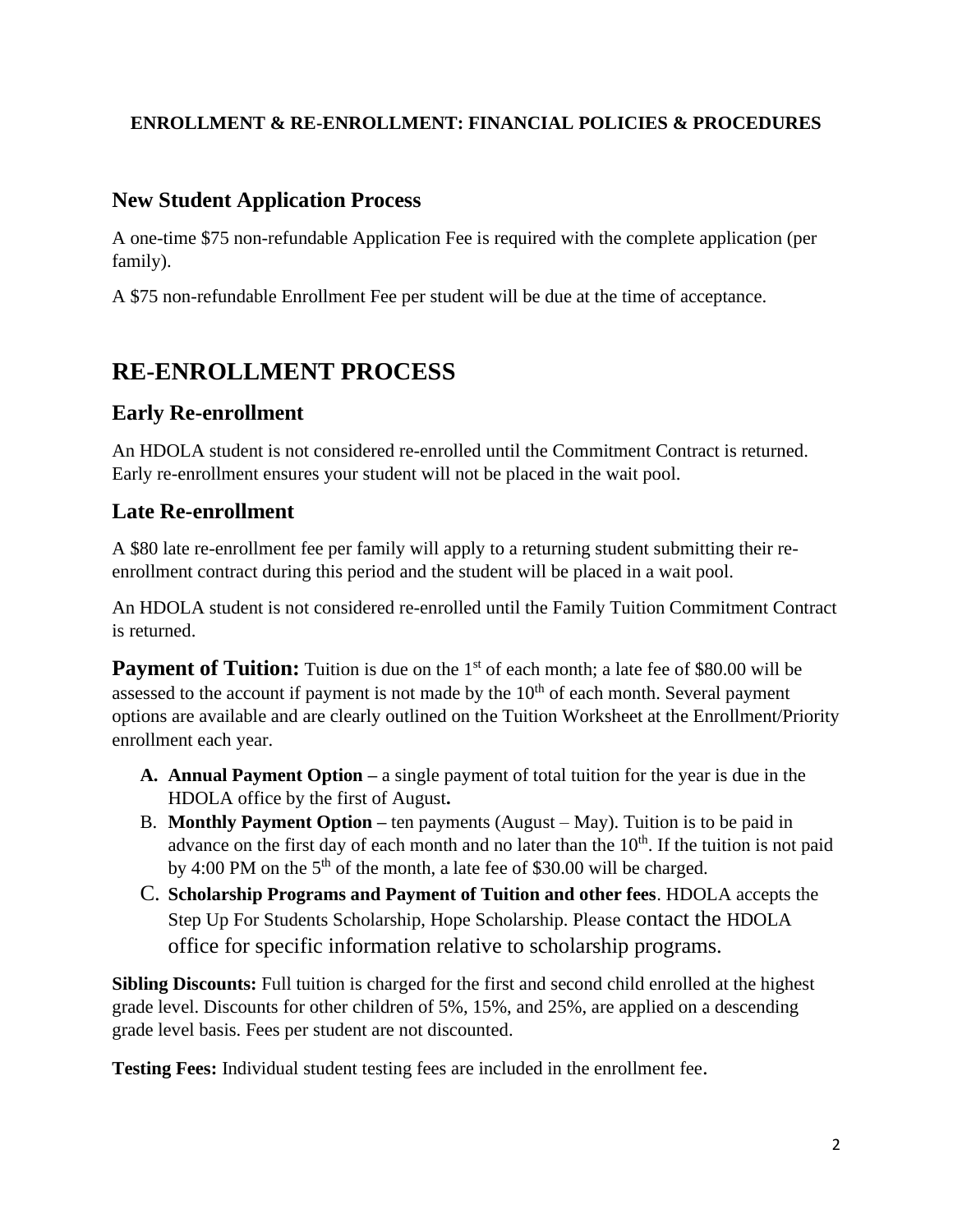**Field trips, Events, and Co-curricular Fees:** Throughout the year, field trips, special events, and co-curricular fees will be assessed. Parents will be advised of required fees through email or the school newsletter.

Late payment Policy: A late fee of \$30.00 will be assessed to the account if payment is not made by the  $10<sup>th</sup>$  of the month. Any tuition payment that has not reached out office, but the  $10<sup>th</sup>$ of the month is considered delinquent. The penalty for late payments will be a denial of access to the student portal for Parents and their students. The withholding of the students records such as report cards and transcripts until the delinquent account us paid. Parents will receive a written notification of a past due account at the end of 30 days. At 60 days past due, the students(s) will be barred from participating in any extracurricular activities, including field trips. If an account reaches 90 days past due, HDOLA will begin the process of disenrolling the student(s) from the school for the next semester. No, accounts can carry a balance forward to the next school year and no funds can be applied to any HDOLA activity until current obligations are met.

**Refund Policy:** Parents who self-pay and withdraw their child from HDOLA during the school year due to family relocation will be charged tuition for the days the student attended. Families with extenuating circumstances, such as loss of job, serious illness, or death of a parent will also be charged a prorated amount based upon actual attendance. (Supporting documentation may be required).

Parents who withdraw a student for any reason other than for relocation of more than 10 miles will be charged full tuition for any semester in which the student attended. Withdrawal circumstances will be reviewed on a case-by-case basis.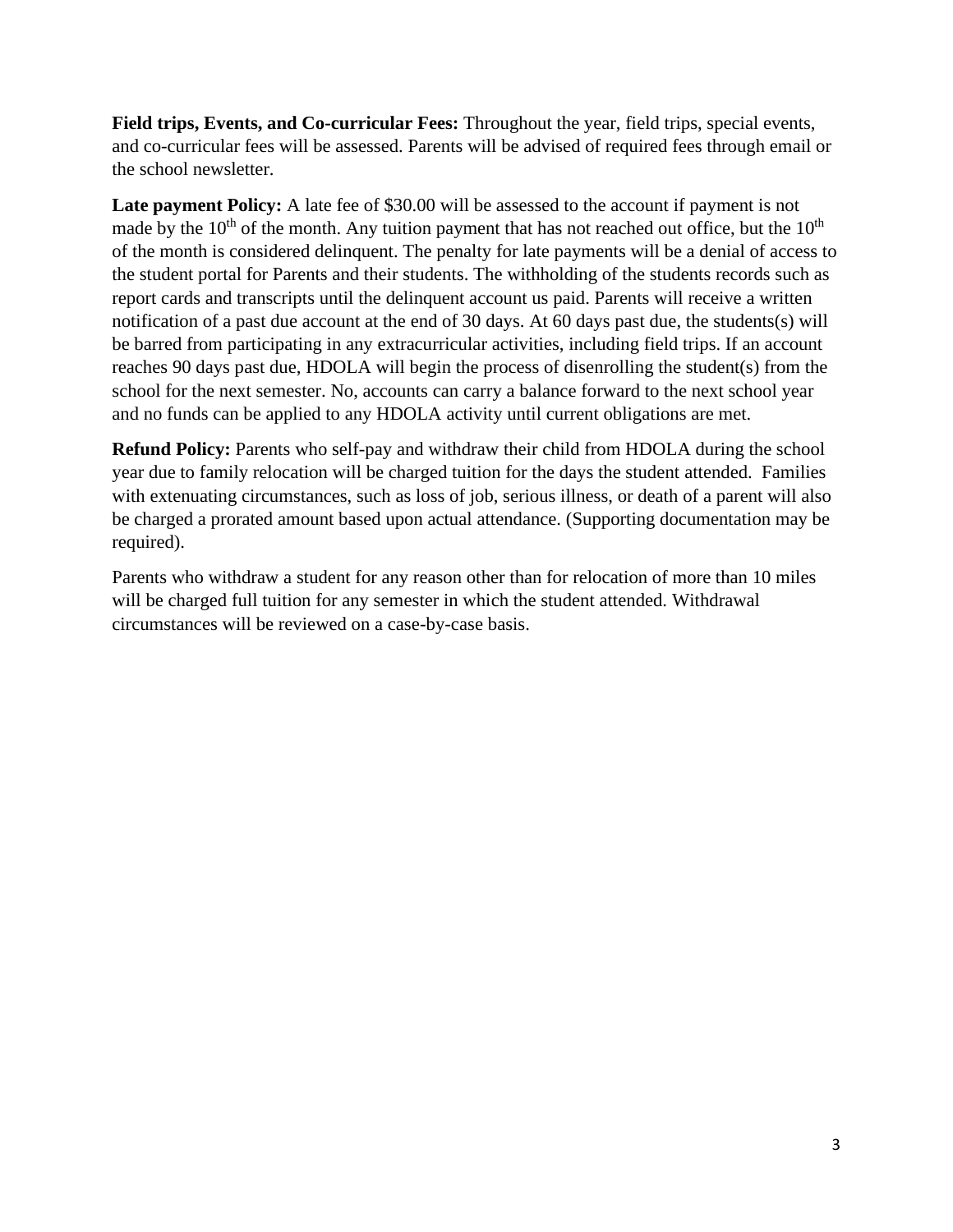# Higher Dimension of Learning Academy Tuition Schedule 2021-2022

| <b>GRADE</b>      | <b>ENROLLMENT</b><br><b>FEE</b> | <b>ANNUAL</b><br><b>TUTION</b> | <b>TEN</b><br><b>MONTHLY</b><br><b>PAYMENTS</b><br>$\bf{Aug - May}$ | <b>SEMSTER</b><br><b>PAYMENT</b><br><b>AUG 11 &amp; JAN</b><br>1ST |
|-------------------|---------------------------------|--------------------------------|---------------------------------------------------------------------|--------------------------------------------------------------------|
| Kindergarten      | \$75                            | \$6,480                        | \$648                                                               | \$3,240                                                            |
| $1^{st} - 5^{th}$ | \$75                            | \$6,680                        | \$668                                                               | \$3,340                                                            |
| $6th - 8th$       | \$75                            | \$6,880                        | \$688                                                               | \$3,440                                                            |

### \*Multiple student discounts are applied to the base tuition only.

| <b>Miscellaneous Fees:</b> |  |
|----------------------------|--|
|                            |  |
|                            |  |
|                            |  |

| (Due with first tuition payment, includes school supplies, art supplies, and a polo shirt) |  |
|--------------------------------------------------------------------------------------------|--|
|                                                                                            |  |
| (Due with first tuition payment, school supplies, a polo shirt, and a planner)             |  |

### **SCHOOL SCHEDULE**

Early Arrival – The building is open for student arrival and supervision by 7:45 AM.

- Grades  $K 2$  report to their classroom.
- Grades  $3 5$  report to the Worship Center.
- Grades 6-8 report to the Reading Center

#### **Classes for all grades begin at 8:05 AM**

All students in grades  $K - 8<sup>th</sup>$  arriving late to school must report to the school office for a tardy slip before reporting to the classroom.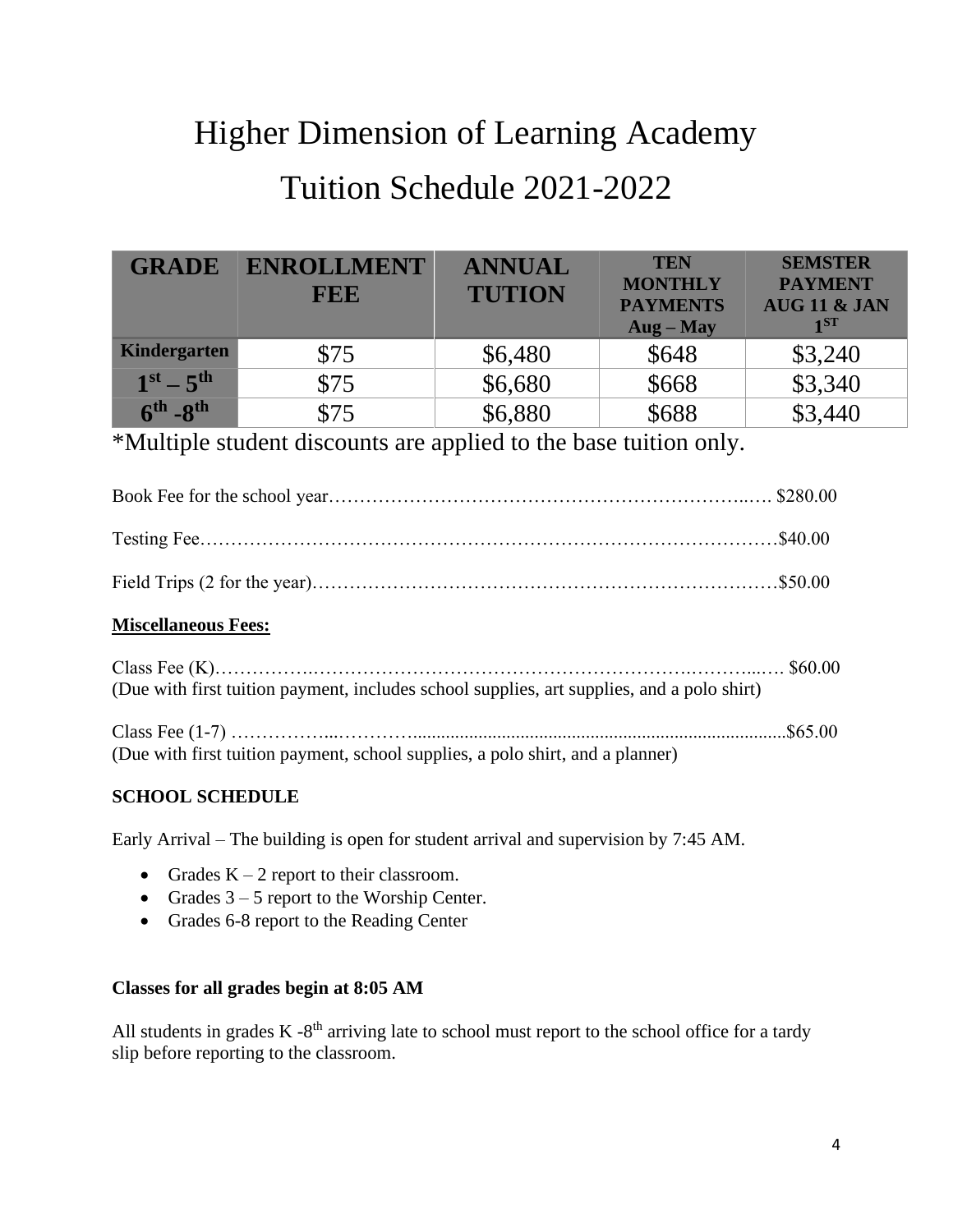### **Dismissal for students.**

#### Student dismissal is 2:30 PM

Students who are not picked up by 2:45 PM will be signed into Higher Dimension of Learning Academy after school program and student will be charged accordingly.

#### School Office Hours

7:30 AM – 4:00 PM Monday – Friday

The school office will be closed on Fridays in June and July. The school office is closed during school holidays, the first week after the conclusion of the school year, and the week of July 4.

### **AFTER SCHOOL PROGRAM – Extended Care**

- Mandatory Registration Form available from office (or online).
- Charges vary according to how often child attend the program.
- Precare and After School program billing is separate from tuition and is billed monthly.
- 
- 
- 
- 

• Registration Fee  $$50.00$  per child (non-refundable) • Pre-Care Only \$25 per week/child • Aftercare Only \$50.00 per week/child • Pre-Care and Aftercare \$70.00 per week/child

#### **Daily Drop-in Fees**

| • $3:00 \text{ P.M.} - 5:30 \text{ P.M.}$ Daily Drop-in | \$20.00 (one child per family)      |
|---------------------------------------------------------|-------------------------------------|
| • $3:00 \text{ P.M.} - 5:30 \text{ P.M.}$ Daily Drop-in | \$35.00 (two children per family)   |
| • $3:00 \text{ P.M.} - 5:30 \text{ P.M.}$ Daily Drop-in | \$55.00 (three children per family) |

### **Penalty Fees**

• 5:35 P.M. – 5:50 P.M. Late Pick Up Fee \$10.00 per child

•  $5:50 \text{ P.M.} - 6:10 \text{ P.M.}$  Late Pick Up Fee \$20.00 per child **\*Prices are subject to change annually.**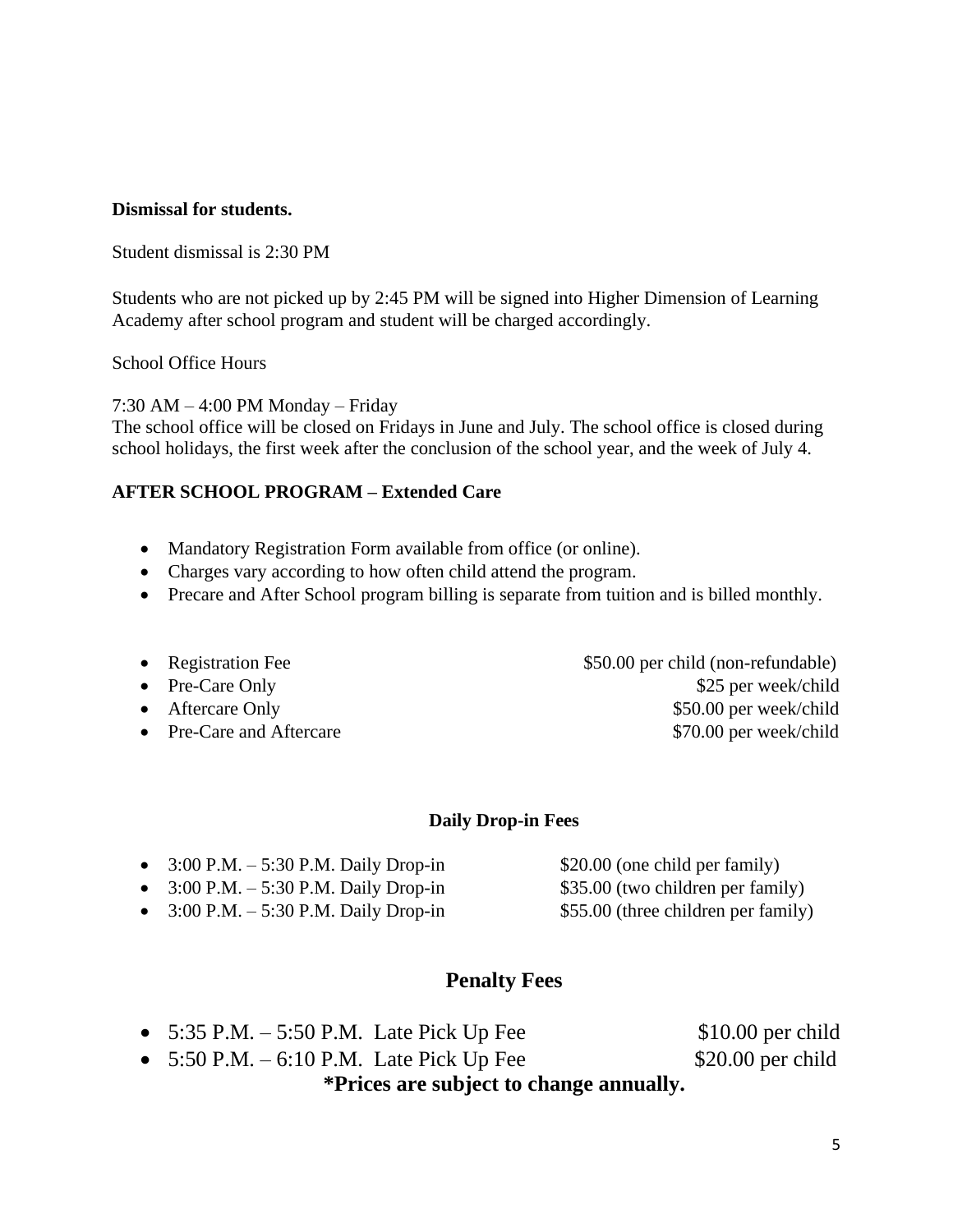## **I. School Philosophy**

### **MISSION**

Higher Dimension of Learning Academy is established to create an excellent education and develop future leaders who love God and people.

### **Vision**

Creating a healthy environment with a positive structure, achieving a love for God, for self and for their community. Where all students can excel and thrive to be the best at whatever their challenge would be.

### **Philosophy**

Higher Dimension of Learning Academy is equally committed to providing a sound academic education and encouraging students to embrace a lifestyle that is based on the authoritative and inerrant Word of God. Higher Dimension of Learning Academy offers a curriculum rooted in a Christ-centered view of life. This view holds that God's truth is the standard for all truth.

### **School Colors**

The colors at HDOLA are burgundy, gold, tan, and white.

### **Instructional Goals:**

Higher Dimension of Learning Academy teachers are carefully selected on the basis of their education, experience, and integrity. The most important requirements for the teachers and staff is to have an unselfish spirit of dedication to children, a belief that Christian school ministry is their service to God, and a complete and personal acceptance of the Lord Jesus Christ as their Savior.

The task of the Christian educator is to integrate applicable scriptures and scriptural principles into all subjects and activities of the school. For students to develop a Christian worldview (and in order for an education to be considered Christian), all subjects must be taught, not only by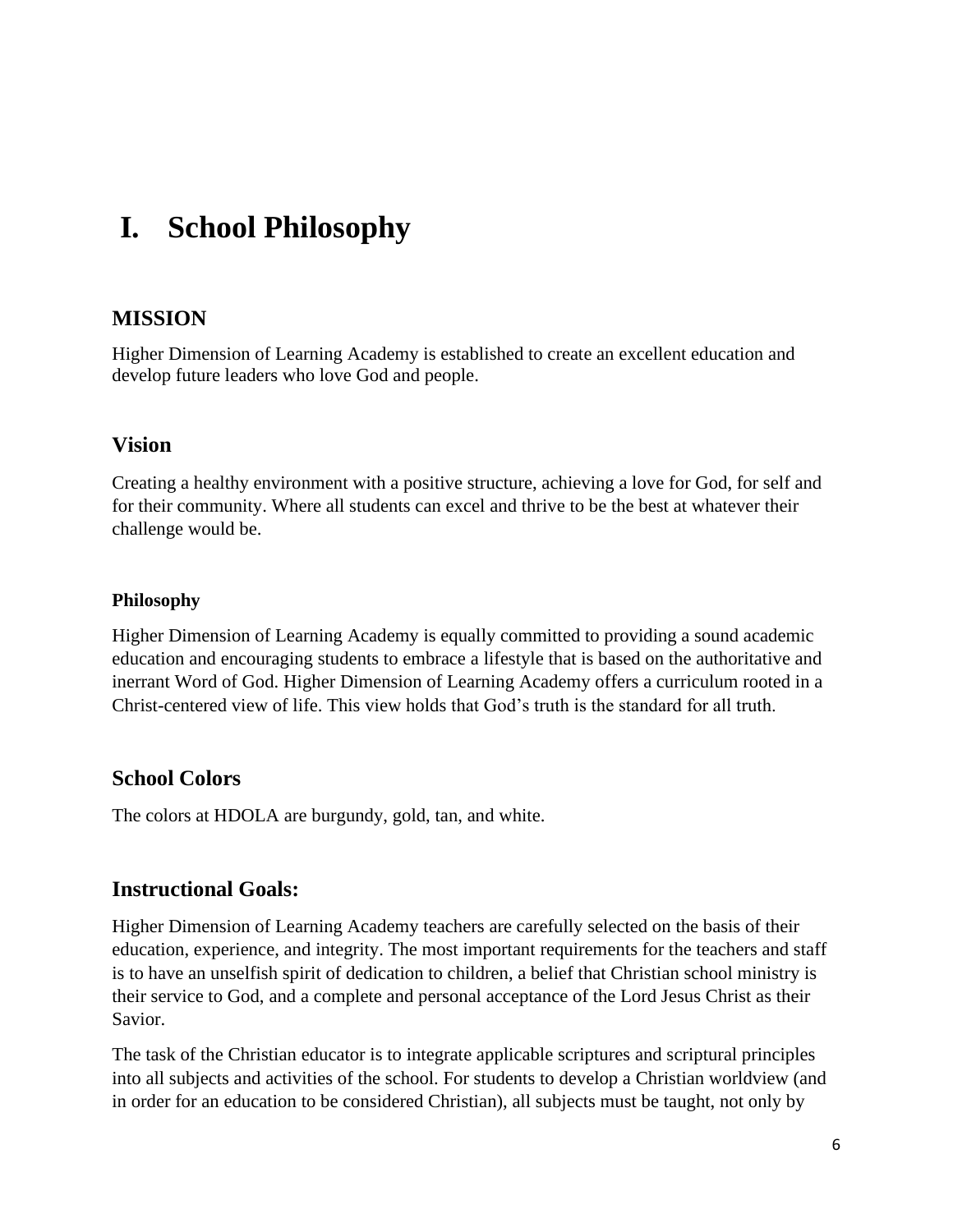Christians, but from an integrated Christian frame of reference. Such integration is not intended to be forced or otherwise interjected inappropriately.

### **Notice of Student Nondiscriminatory Policy**

Higher Dimension of Learning Academy admits students of any race, color, national or ethnic origin to all rights, privileges, programs and activities made available to students at the school. It does not discriminate based on race, color, national or ethnic origin in administration of its educational policies, admissions policies, and or school administered programs.

## **II. School Policies**

### **ATTENDANCE POLICY**

Students must attend 90% of their scheduled classes during each semester in order to ensure their mastery of the curriculum and their receipt of credit for the class. Students are either present or absent. Students failing to attend 90% of their classes will be required to account for their absences to the Principal and must show that they have completed the assignments during their absences and have demonstrated content mastery in order to ensure credit for that class for the semester. At that time, the Principal will make a determination to either (a) award full credit; (b) place the student on academic probation for the next semester; (c) deny the student credit for the class or (d) other actions as deemed appropriate by the Principal. The Principal is the final authority for determining credit for a particular class.

Students in grades K to 8 may miss up to 9 days of school each semester and remain within the 90% requirement. A written warning (email) will be provided to Parents when students are approaching going below the 90% attendance requirement. Parents may be called to appear before the Principal to discuss the actions.

It is the student's responsibility to know what work is required and to contact the teacher via email or immediately upon return to school for handouts, assignment sheets or other requirements. Parents are required to contact the school when their student is absent in order to verify the absence. Students who depart school without authorization (signing out at the reception desk) or fail to attend school and their parents cannot verify their absence will be considered as truant and will receive disciplinary action.

Tardy students will also receive zeros for the daily activities of the classes they miss. Students must be in school no later than 8:15 AM in order to participate in extracurricular activities that day. Part time students must attend for at least 50% of their scheduled day in order to participate in extracurricular activities that day. Students who are absent due to school activities (competitions, field trips, etc.) will be accounted for as absent, but their absence will not be counted against the 90% attendance requirement. Students missing more than half the class will be counted absent for that class.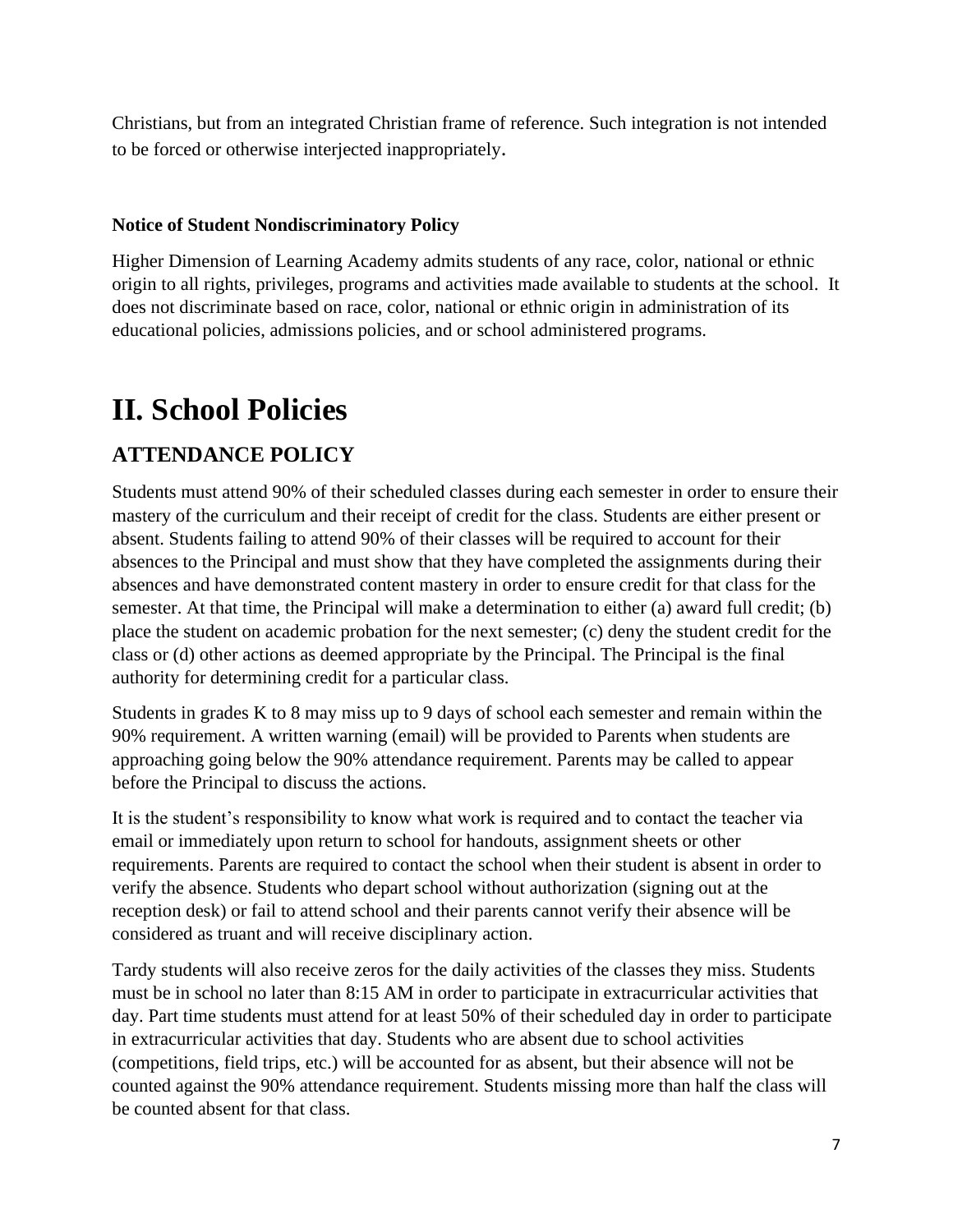### **Perfect Attendance**

Perfect attendance is defined as having been in attendance at school every day school is in session for a minimum of four (4) hours of instructional time.

### **BEHAVIORAL POLICIES**

Higher Dimension of Learning Academy is a partnership between home, school and the church in which the prime relationship is the home. By enrolling children into HDOLA, parents agree to support the school in all its policies as articulated. HDOLA reserves the unconditional right to take disciplinary action, suspend or dismiss any student whose progress, conduct and/or whose parent's conduct is considered by HDOLA, in its sole and absolute discretion, to be unsatisfactory and/or in violation of the school's mission.

### **Academic Dishonesty**

Academic dishonesty includes cheating, copying the work of another student, providing or receiving answers to or from another student, providing or receiving answers from an Internet source, plagiarizing, or any other form of deception related to academic exercises. Unless otherwise instructed, all work is to be completed independently, using the student's own ideas and reasoning. Students of Higher Dimension of Learning Academy are expected to complete all academic tasks according to the highest standards of integrity.

Academic dishonesty is a serious offense that will not be tolerated.

Academic dishonesty will result in loss of credit for the assignment and disciplinary consequences as determined by the principal.

### **Bullying**

Bullying is an act of repeated aggressive behavior (including ridicule) in order to intentionally hurt another person, physically or emotionally. Bullying is characterized by an individual behaving in a certain way in order to gain power or control over another person.

Negative behavior exhibited by students will be addressed in a fair and balanced manner. Once the school is made aware of such behavior, the situation will be evaluated as to the seriousness of the behavior by using the guidelines below:

#### **a. Immature Behavior**

- No intent to be unkind
- Annoying activity that causes discomfort
- Foolish actions that may cause harm to others or their property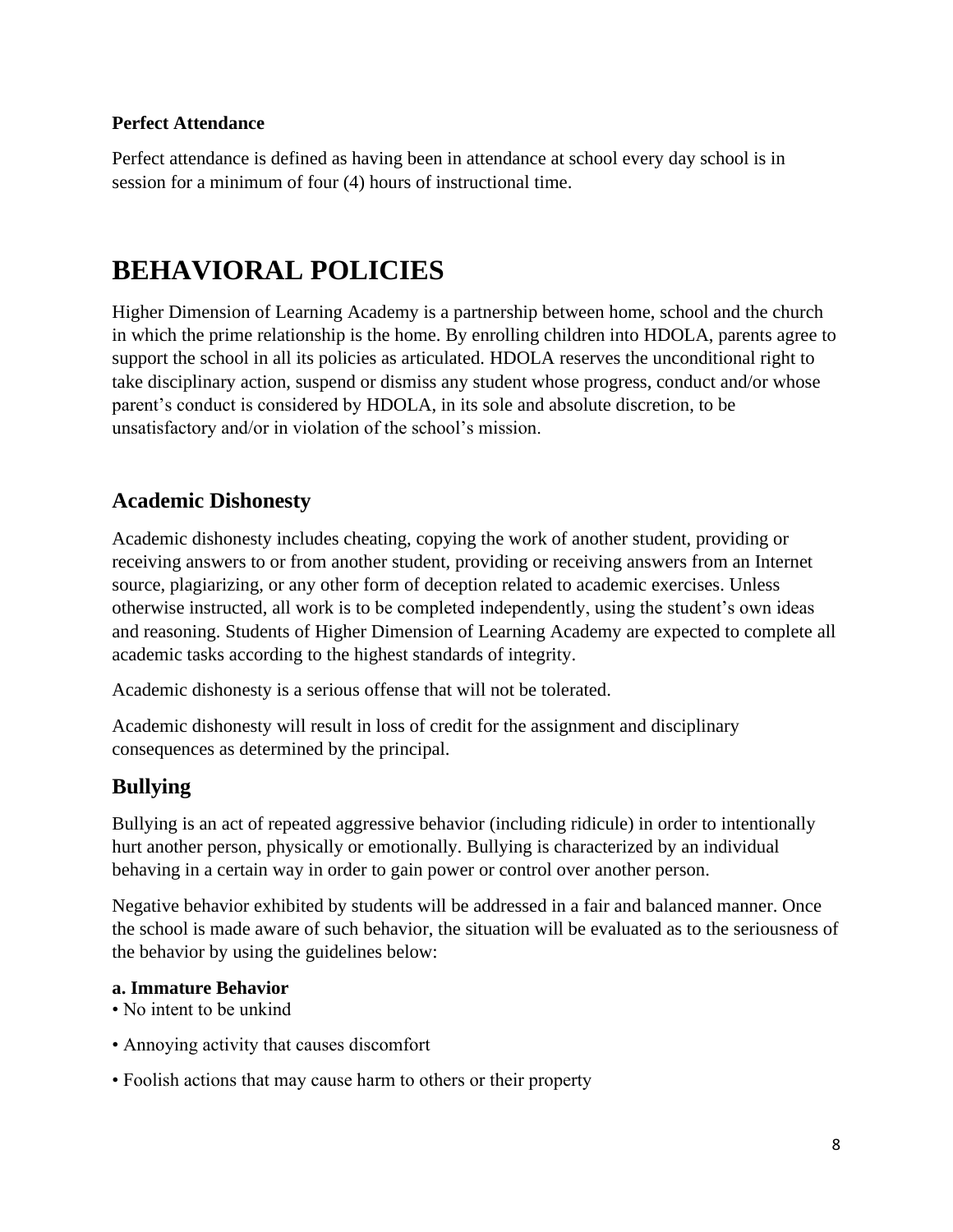Such behavior will be primarily addressed by the classroom teacher and, if repeated after correction, by the principal.

### **b. Unkind Behavior**

- Intent to be unkind
- Behavior that is not frequent
- Behavior intensity that is low
- Behavior that reflects an impulsive act
- Behavior duration that is short

Unkind behavior will be addressed by the classroom teacher and by the supervising principal.

### **c. Bullying Behavior**

- Intent to be harmful
- Behavior is frequent
- Behavior intensity is moderate to severe
- Negative behavior is one sided

Bullying behavior will be addressed by the classroom teacher by the principal. Behavior determined to be bullying by the principal will result in a mandatory parent conference and disciplinary consequences.

### **Devices**

### *Cell phones:*

Students of grades  $K - 5$  may not use cell phones at any time during the school day, and they must remain in backpacks, out of sight. Students of grades 6 - 8 will leave their phones in the cell phone holder until the end of the school day. Use during classes or lunch is prohibited.

### *Computers:*

Middle school instruction includes the use of web-based programs and websites at teacher discretion and curriculum demands in response to specific instructional objectives. HDOLA will provide devices for classroom use upon the teacher's request. Middle school students are not permitted to use their own devices in middle school classes.

Elementary students have a weekly technology class period, and elementary teachers may use devices in the classroom to meet specific instructional objectives. Elementary students are not permitted to bring their own devices to school.

Elementary students may be assigned limited, specific access as necessary to use devices to meet specific instructional objectives.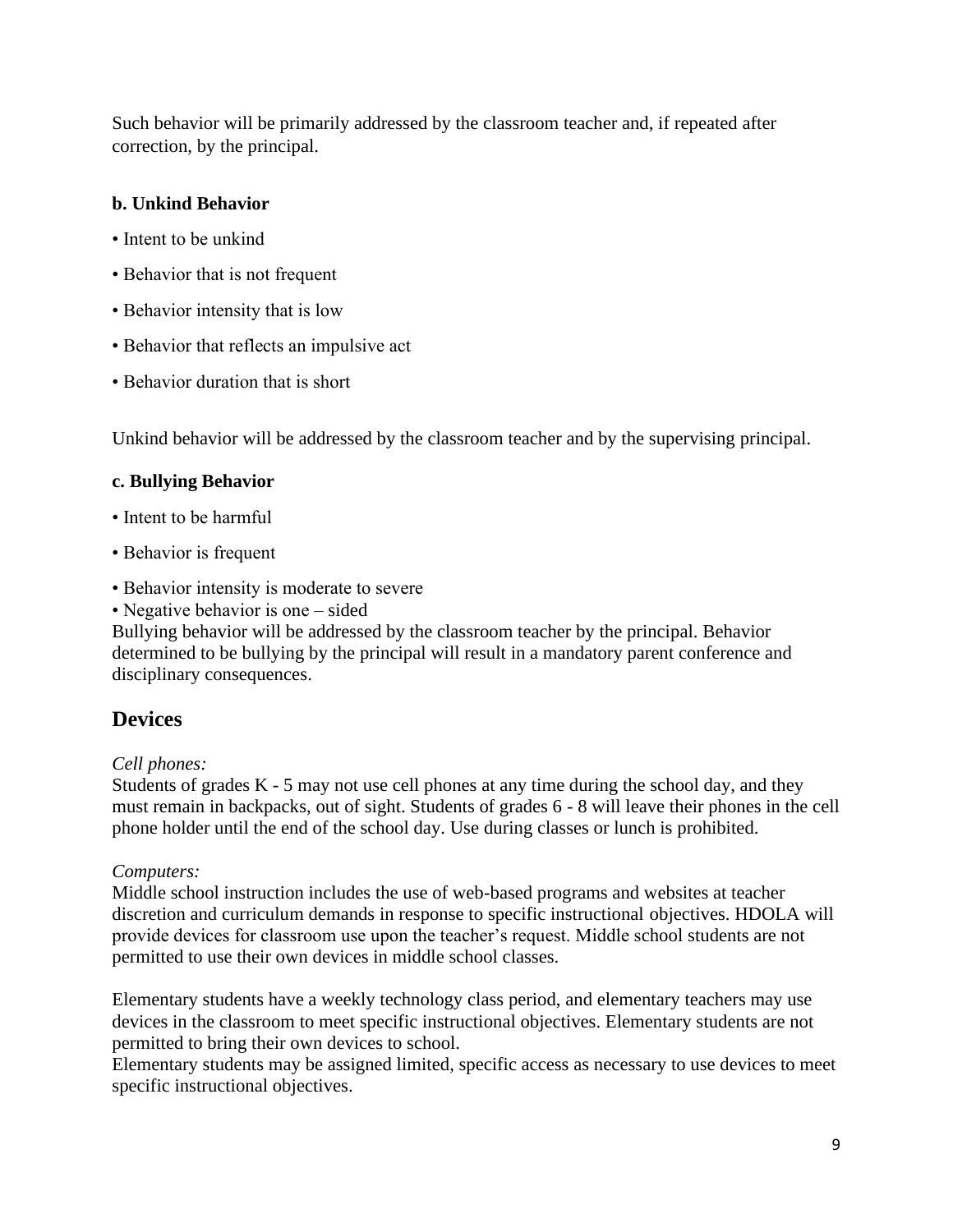Device use in the classroom falls under the authority of the teacher, principal.

Students will sign the school's Acceptable Use Policy and will adhere to its requirements. When a student is authorized to use a device in the classroom, they are not permitted go to any website that is not specifically approved by the classroom teacher for that particular learning requirement. The teacher and the

principal, reserve the right to direct, restrict, and prohibit device use at any time at their discretion.

Consequences for the misuse of devices may include the following:

- 1st offense, a warning and loss of device at school for one day
- 2nd offense, a detention and loss of device at school for a week
- 3rd offense, two detentions and loss of device for one month
- 4th offense or above, consequences will be determined by the Principal

### **Disrespect to Authority and Property**

Disrespect is defined as the use of word, body language or action that demonstrates a lack of regard or expresses contempt to authority. The authorities at HDOLA include, but are not limited to, the personage of God and the Word of God; the faculty and staff of HDOLA; the leadership of CBM and its attendant ministries; HDOLA parents and guardians; the USA and its institutions, local, state and government officials; and invited guests to the HDOLA campus.

The property of HDOLA and CBM will be treated with respect and all members of the community are expected to contribute to the good stewardship of the school. Students will not deface (write on, color on,

spray paint or tear up) HDOLA and CBM property including books, desks, classrooms, and building facilities. Students will keep the facilities and storage areas clean and food storage free. Students

will clean up after themselves at the end of each class and at the end of lunch and put their trash in the

proper receptacles. Students will pick up food and other items dropped in the hallways.

The setting of any kind of fire, other than one sanctioned by HDOLA, is prohibited. Sending in a false alarm,

tampering with a fire alarm or smoke detector or false sounding of a fire alarm is prohibited. Violations may result in legal actions as well as school penalties.

### **Drug/Alcohol Use**

No student shall possess, deliver, use or be under the influence of any of the following substances:

• Alcohol or any alcoholic beverages, "near beer" or any other alcohol – like beverage

• Any controlled substance or dangerous drugs as defined by federal and state law, without regard to amount, but not limited to: marijuana, any narcotic drug, anabolic steroids, hallucinogens, stimulants or depressants such as amphetamines, methamphetamines or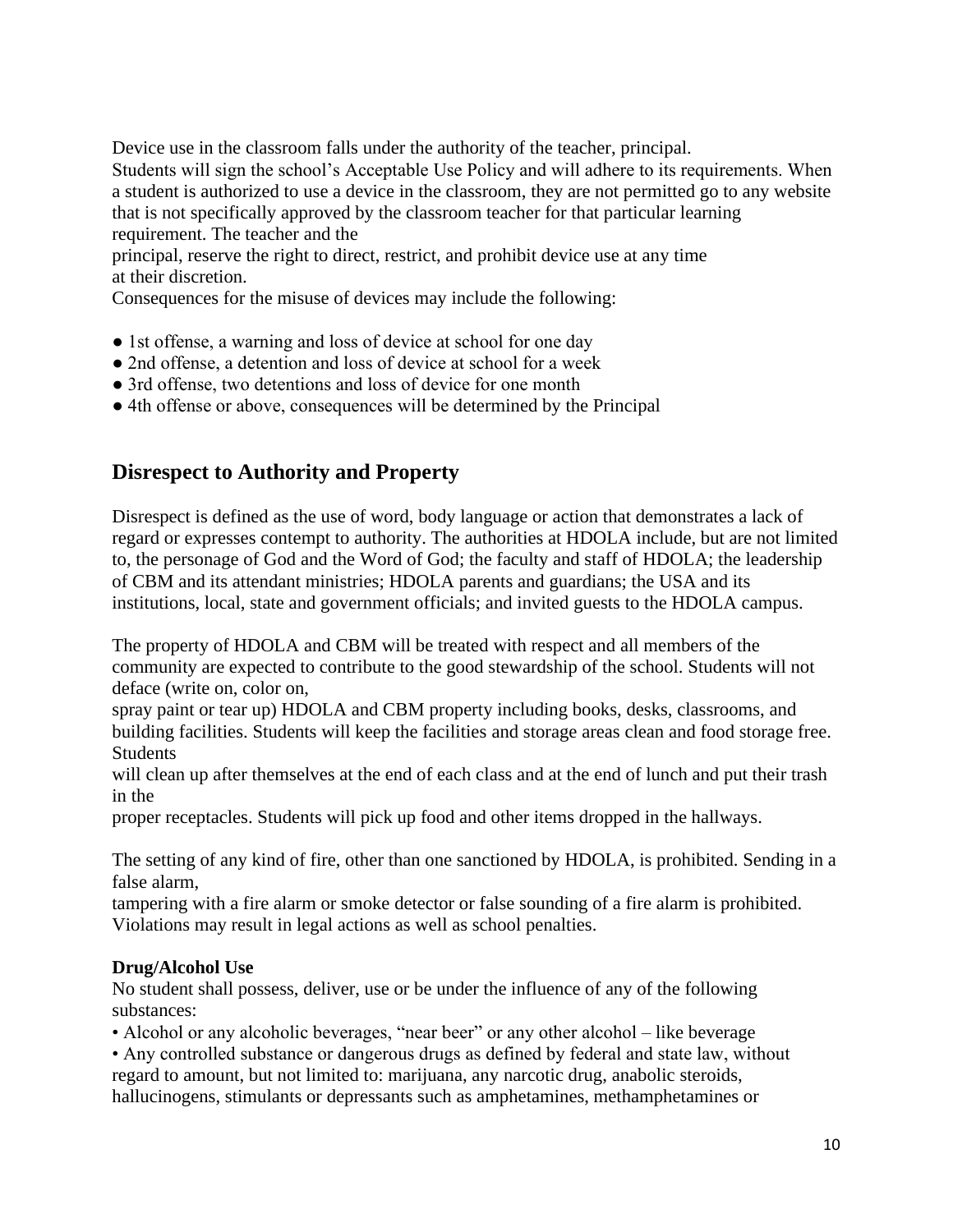barbiturates, designer drugs, inhalants such as: glue, aerosol paints, aerosol cans for the purpose of "huffing", or other inhalants that are not used in their prescribed manner.

Students will not possess or use the prescription medication of another person: • Any intoxicant, mood - altering, mind – altering or behavior – altering drug

No student will retain in his or her possession the following substances:

• Prescription medications

No student will give to any other student any of the following substances:

• Non – prescription medications such as, but not limited to aspirin, acetaminophen, ibuprofen, other pain relievers or over the counter allergy medications

Drug/Alcohol use is considered a serious offense, either on or off campus. HDOLA reserves the right to require a parent to provide evidence of student drug testing.

### **Fighting/Assault**

Fighting is prohibited on school campus, at an off-campus site or at an HDOLA sponsored event. Arranging a fight is also prohibited.

Assault is a legal offense and is defined as:

• Intentionally, knowingly or recklessly causing injury to another

● Intentionally or knowingly causing physical contact with another person in which that person could reasonably believe that contact was for the purpose of offense or intimidation.

Any HDOLA student suspected of assault will be removed from the classroom and placed into the care of their supervising principal or the school office. If the assault meets the legal standard, local law enforcement will be contacted.

### **Gambling**

Gambling is defined as either participating in a game of chance for gain or wagering on a game or contest in order to attain a reward, either monetary or physical. HDOLA students will not participate in gambling or wagering in any form or possess the paraphernalia for gambling. HDOLA students will not establish wagering pools or point spreads for any HDOLA athletic event. Students are prohibited from online gambling.

### **Gender Identity**

HDOLA is committed to the biblical model of a person being made in the image of God and that God establishes a person's identity rather than society. All persons made in God's image will be treated with dignity and respect. Genesis 1:27 makes it clear that God when He created mankind in His image, He made them male and female. All students will be treated in accordance with their biological sex as given to them by birth and will function in that manner at HDOLA.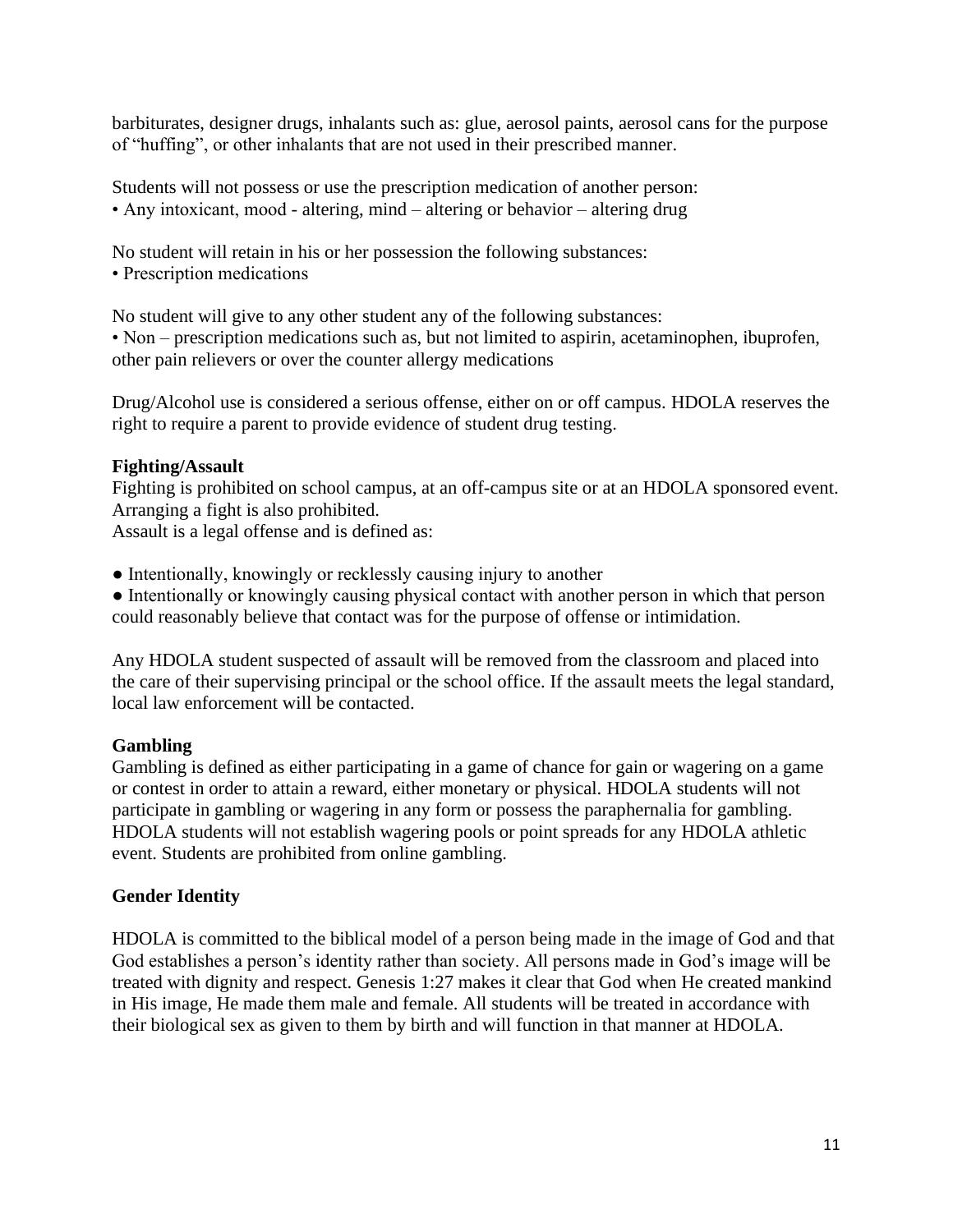### **Inappropriate Language, Materials or Attire**

The use of inappropriate or profane language, materials or attire is strictly prohibited. Inappropriate materials are not limited to written or published materials, but may also include websites, videos and suggestive or profane emails or texts. Examples of prohibited language include blasphemy, vulgarity, cursing, profane or suggestive speech, racially inflammatory or derogatory speech or the use of language to put down another individual. Inappropriate attire includes t-shirts and clothing that contains sexually suggestive words, profane or blasphemous wording, racially inflammatory wording or pictures or mocks the authority of the school, the church or the government. Examples of prohibited materials include:

- Pornography, sexually explicit material or sexually suggestive material.
- Materials that endorse products or actions that are illegal or harm the health of a student.
- Materials that are profane, contain cursing or are blasphemous.
- Materials that contain libel or slander.
- Materials that criticize or demean the school, the church or any individual faculty or staff.
- Materials that espouse hate and/or demean an ethnic, religious, or racial group.

Students who possess or wear these materials will have the materials confiscated and/or be asked to remove the offending article of clothing and change as well as be subject to consequences as established by their supervising principal. Students using inappropriate language will receive immediate correction and will be reported to the supervising principal.

#### **Insubordination**

Insubordination is defined as failing to comply with the instruction of any of the above listed authority figures or the willful and continual non-compliance with either a teacher's classroom rules, or the rules and policies established in this handbook.

#### **Locker and Desk Searches**

A student's locker or desk is the property of HDOLA and is at all times under the control of the school. School Administration may perform general inspections of lockers and desks at any time without notice, without student consent, and without a search warrant. Students are not permitted to lock or otherwise impede access to any locker except with a lock provided by or approved by the school. Unapproved locks will be removed and destroyed.

### **Lying, Forgery, and Stealing**

An HDOLA student will not lie, cheat, or steal. All those actions are contrary to the honor of God, the student's family, and the honor of the school. Lying is defined at the intentional desire to mislead and can include half-truths, not telling the whole story and quibbling (trying to justify an action). Forgery is a form of lying and carries with it consequences. Forgery is defined as signing someone else's name, such as a parent or guardian, to a form or paper. Stealing is defined as taking property that is not one's own by purchase or right and includes borrowing property without the other person's permission even if the intent was to return that property.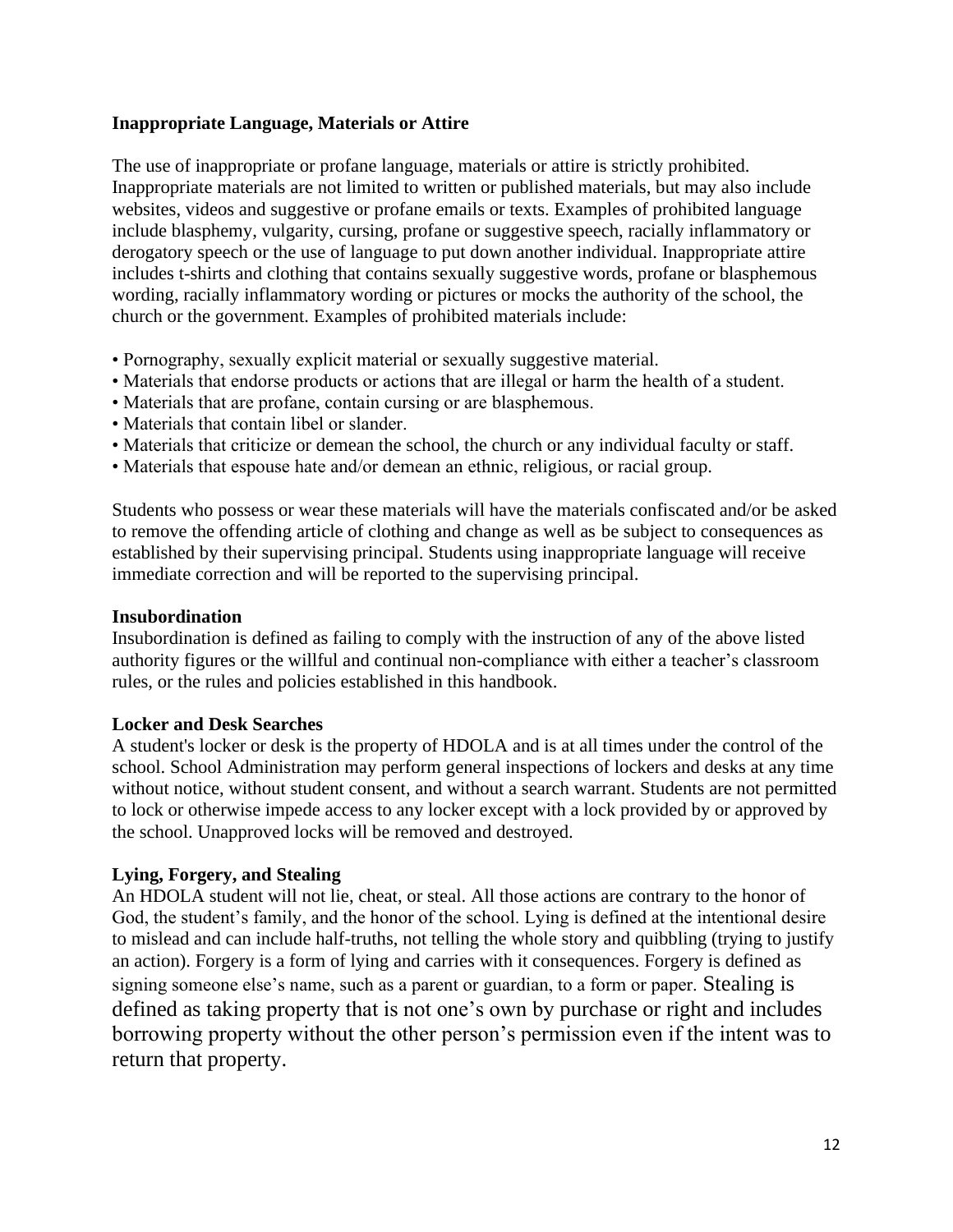#### **Personal Searches**

A student's person or personal effects (e.g., backpack, purse, pockets) may be searched by a staff or faculty member to determine whether the student is in possession of contraband. Searches may be performed without notice, without consent, and without a search warrant.

All personal searches will be performed in a manner that is respectful of the norms of decency and the emotional maturity of the student. Searches of persons will only be conducted with the approval of the principal. A school Administrator or designated representative of the same sex will conduct the search in private, with another adult of the same sex as a witness. The student's parents will be notified of the search as soon as reasonably possible. Under no circumstances will a body cavity or strip search be permitted unless conducted by law enforcement personnel.

### **Protests**

Protests by students are prohibited on the property of CBM, at HDOLA related activities or in the name of HDOLA.

### **Public Display of Affection**

Public Displays of Affection (PDA) detracts from that reputation. Students should refrain from displays such as, but not limited to, hand-holding, embracing, kissing or suggestive actions, such as suggestive talk or body movements while at school, at HDOLA sponsored functions, and while in school uniform.

### **Search and Seizure**

To maintain order and discipline on school property and at school-related events and to protect the safety and welfare of students and school personnel, HDOLA has the right to perform unannounced searches and to seize contraband and has the right to perform physical searches of students to determine whether they pose a danger to themselves and others. The Administration may authorize a faculty or staff member to search a student's pockets, purse, backpack, gym bag, or other personal property; student lockers, desks, or other school property; under the conditions described below.

No student may possess any illegal substance, object, or contraband that constitutes a threat to the health, safety, or welfare of any person or persons on school property. Contraband is all substances or materials prohibited by school policy or state or federal law, including but not limited to controlled substances, drugs, alcoholic beverages, cigarettes, guns, knives, weapons, or incendiary devices. All items deemed to be illegal, illicit, disruptive, or a general nuisance to the educational process may be seized by staff. Storage, return, or destruction of such items shall be at the discretion of the Administration subject to legal impoundment.

#### **Sexual Harassment**

Sexual harassment is defined as the use of language or providing materials of a sexual nature that is used to create an environment of tension and intimidation in order to make a person uncomfortable or to extract favors of a sexual nature. It can include using spyware, spying on a person or persons of the opposite sex or setting up electronic surveillance to gain access to a person of the opposite sex. Sexual harassment can also include unwanted or unwarranted comments about a student's looks, activities or orientation. Sexual harassment is not conducive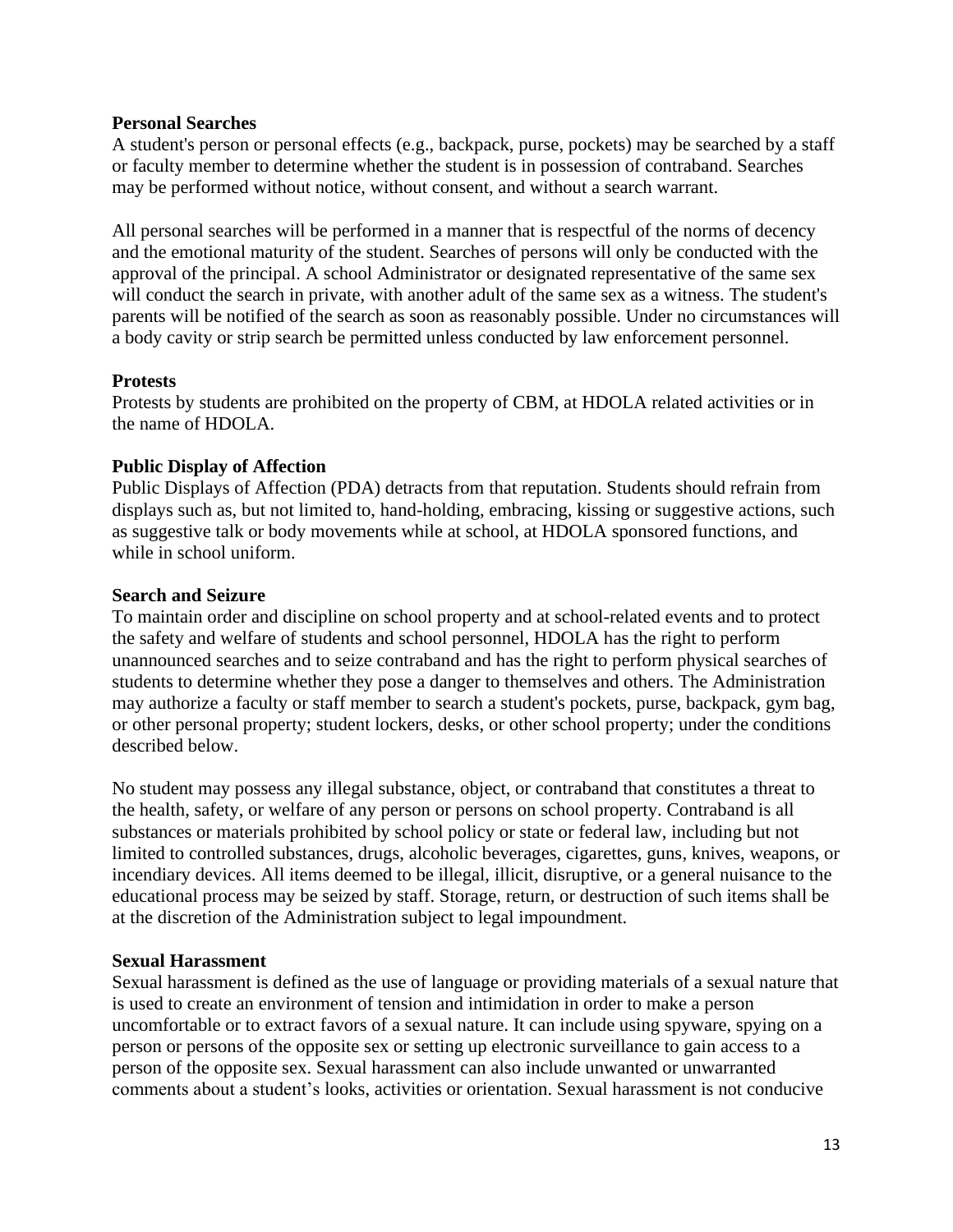to a safe and secure environment for learning and is antithetical to Christian discipleship. When an accusation of sexual harassment is made it will be reported to the supervising principal and thoroughly investigated.

### **Social Media**

HDOLA students who post objectionable or harassing material on social media will face consequences to be determined by the principal.

### **Tobacco Use**

HDOLA students will not use tobacco products, which is a violation of state law. Student possession, delivery, receipt or use of tobacco products, including but not limited to cigarettes, cigars, pipes, chewing tobacco, or snuff is prohibited at any time while a student is enrolled. Students are prohibited from possessing lighters on campus and at HDOLA sponsored events. Students are prohibited from using e-cigarettes or vaping at any time while enrolled. Students are prohibited from simulating smoking, the rolling of cigarettes or the simulated use of tobacco products.

### **Weapons**

Students are prohibited from bringing to school or to any school related event any firearm, explosive device, ammunition, knife, stun gun, irritant spray, Taser, fireworks, razor blades, brass knuckles, martial arts paraphernalia, chains, or any other device used to inflict bodily injury. Possession of any of these items at school or a school related event will be reported to local law enforcement.

### **CHURCH ATTENDANCE**

As a Christian institution, HDOLA encourages all of its families to be regular participants in worship at a local congregation of their choosing. Such attendance, we believe, is in keeping with the Scriptures and one of the marks of discipleship.

*"And let us consider one another in order to stir up love and good works, not forsaking the assembling of ourselves together, as is the manner of some, but exhorting one another, and so much the more as you see the day approaching." (Hebrews 10:25).*

### **CLOSED CAMPUS**

HDOLA is a closed campus, which is defined as allowing entry onto the campus of only adult family members (including younger siblings with adult supervision), church ministerial staff. Students are not to leave the school property during the school day, except in case of early dismissal or after proper procedures are followed for signing out of school or as an assigned privilege. All visitors must sign in at the school office and wear a visitor's identification tag while on campus. Off-campus lunches must be within the scheduled time unless pre-approved by the Principal.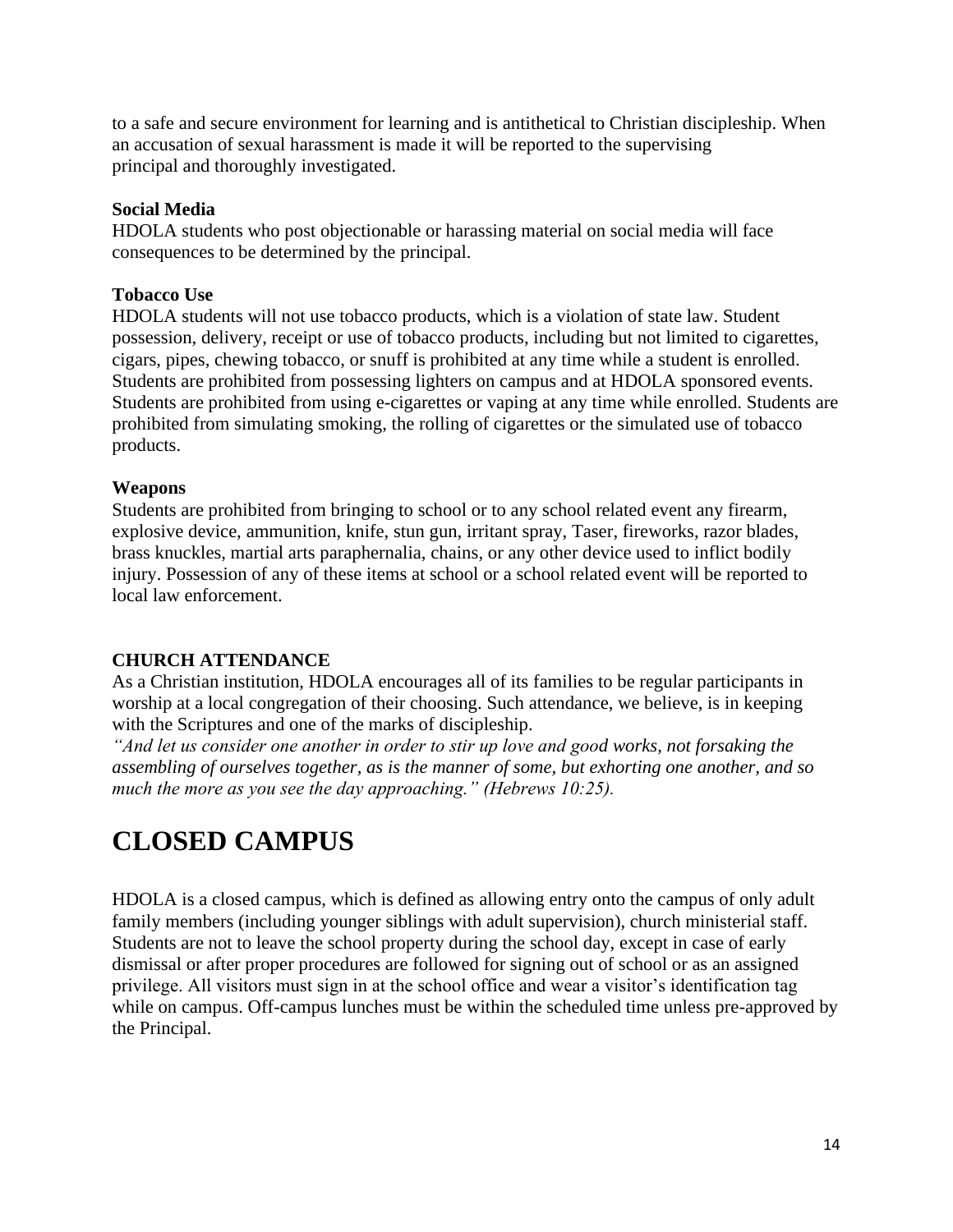## **CRISIS MANAGEMENT**

A crisis may be defined as any activity that disrupts the normal operation of the school. If the crisis is severe enough, the Principal may either decide or be required by the appropriate authorities to close the school during the school day. If that situation occurs, the school will implement its crisis action plan and parents will be informed as to the way to pick up their children. The principal will function as the control element during that time and will respond to the commands of the appropriate authorities as to when and where students may be picked up. As quickly as possible, the principal will communicate those directions to parents via any communications means that is currently available.

The principal will provide follow on information as to any changes of location for school, missed days and/or makeup days.

### **GRIEVANCE POLICY (Matthew 18 Principle)**

Parents and/or students who have a grievance against any faculty or staff member must try to first settle the matter with the individual involved. In cases where the issue is the faculty or staff member, the student or parent should go to either the Principal only after attempting to resolve the matter. If resolution is not possible at the lowest level, the parent may request a meeting with the Principal at which the faculty or staff member will be present. If the issue is with an Principal or faculty member or is still unresolved, the offended person or persons may appeal in writing to the Chairman of the Elders. The decision of the elders is final.

Express the matter promptly to avoid ill feelings and friction that would hinder you as a Christian. Tell only the right person. Please do not involve other parents in what should be considered confidential matters involving personnel and students.

Give the faculty or staff member the benefit of the doubt. Realize that your child's reporting may be emotionally biased and may reflect only one side of the story. Recognize that all institutions have rules, policies, and procedures and endeavor to enforce them as consistently as possible. Please do not criticize the school or a staff member in front of your child, as this will reduce his respect for authority in general, resulting in less willingness to obey and cooperate.

Supporting the faculty and staff with your prayers and encouragement is necessary and greatly appreciated.

## **INCLEMENT WEATHER COMMUNICATION**

The principal will make the final decision regarding school closing as quickly as possible. On rare occasions, the school may have to close after classes have begun because of the onset of weather that causes a hazard either to students at school or in their transportation to and from school. In such cases, parents will be notified by telephone or text that school is closing, and they will be asked to arrange for transportation to get their children home safely. If the school is required to close due to inclement weather, the Principal will designate as day for making up the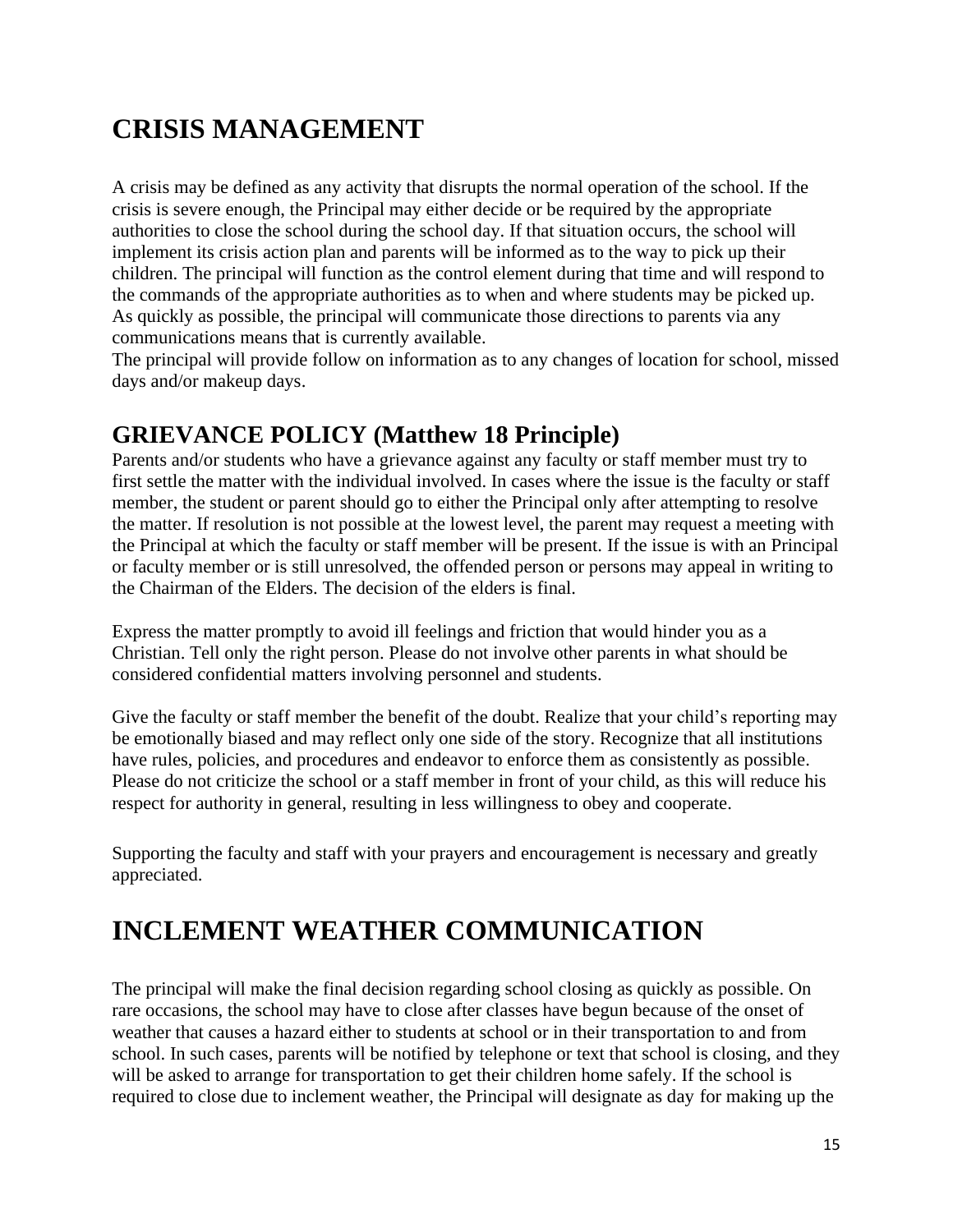classes if necessary. HDOLA will communicate with our families in one or more of the following ways:

- Social Media: Facebook, Instagram, Twitter
- Website Check for information at [www.cbmmin.org](http://www.cbmmin.org/)

### **DISCIPLINE POLICY**

Discipline should be viewed as "discipling" a student to emulate the character of Christ. The purpose of discipline is to train the students to respond to God's discipline and His purposes immediately, completely, and with a right heart attitude.

While the discipline of the student is ultimately the parents' responsibility, parents and teachers must fully cooperate with one another. The disciplinary policies of Higher Dimension of Learning Academy have been designed to promote order and responsible behavior on the part of each student, as well as an atmosphere conducive to learning. Students are trained to understand the importance of respecting authority and submitting to those in authority over them.

When students are admitted to HDOLA, the students become identified with the school, and the school is judged by the students' conduct. HDOLA expects student behavior to demonstrate respect for and obedience to the established Behavioral Standards while on campus or at any school related activity. As HDOLA seeks to produce responsible citizens and ambassadors for Christ, it is expected that the students' conduct will always reflect favorably on the students and on the school, on and off campus.

. Regarding implementation of the school's discipline policy, the parent will be contacted. A parent is expected to attend all disciplinary conferences with the Principal and/or Administration. Whenever parents have a concern with a decision concerning their student, the following chainof-command should be followed in making an appeal.

- First Step: Classroom teacher
- Second Step: Elementary Principal

Parents are an integral part of our school and their presence is always welcome. When parents are on the school campus or chaperoning an event or field trip, their presence and "extra eyes" are helpful to teachers. However, anytime a discipline issue arises, it is the teacher or principal's responsibility to take corrective action.

### **CLASSROOM DISCIPLINE**

At HDOLA, each grade level, and where appropriate, combinations of grade levels, have an administratively approved classroom discipline plan. These plans differ from one another and are intended to do so as a reflection of our understanding of the differing needs and abilities of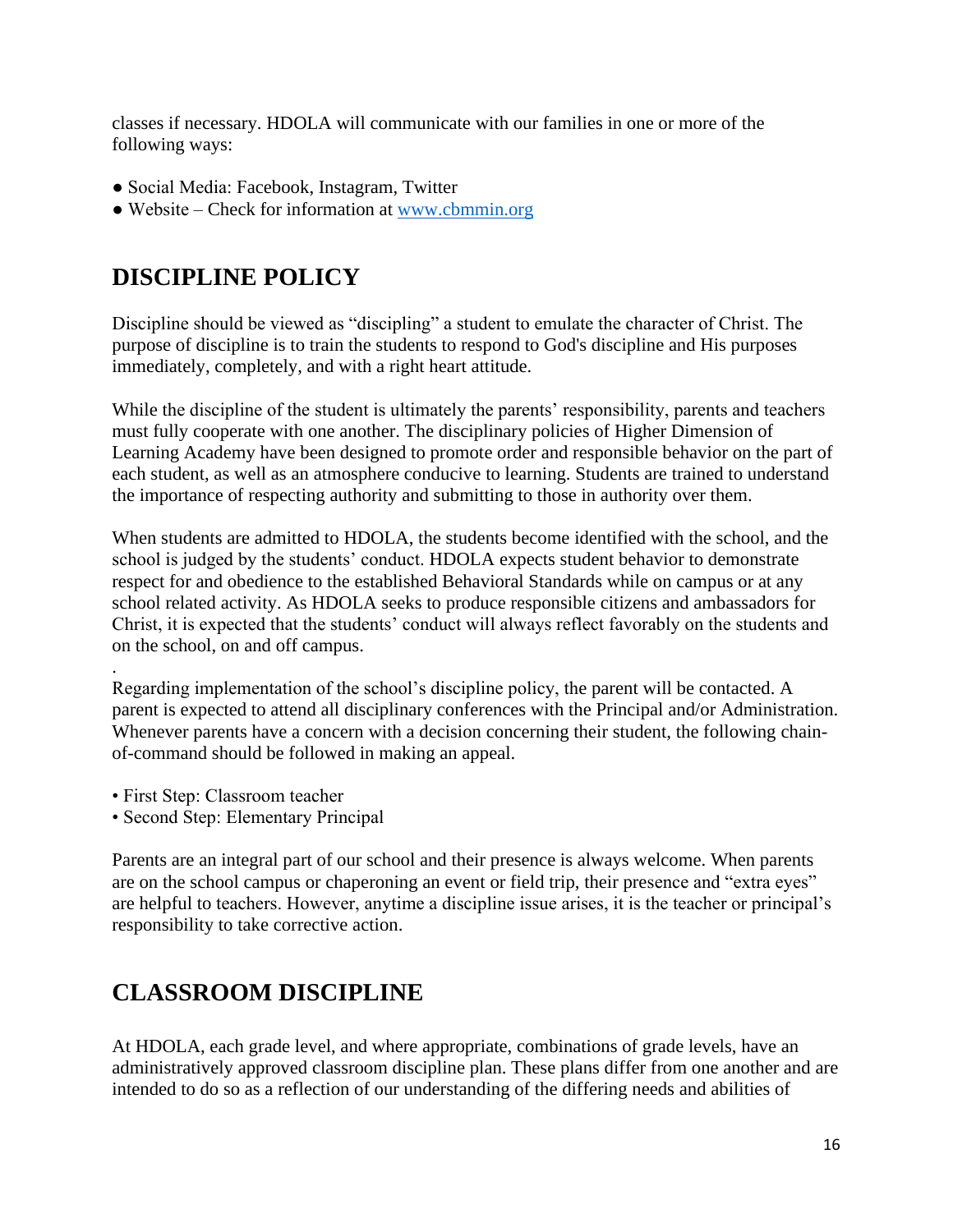children across the grade level spectrum. The boundaries, the way correction is handled, and the form that consequences take, and the manner in which those consequences are applied are all specific to the needs of children in those classes and grade levels.

Classroom rules are posted in each classroom, and the students should expect to be corrected for breaking school and classroom rules.

In addition, the teacher or Principal may counsel with the child regarding his behavior. The teacher will follow the classroom discipline plan, and notify the parents with a note, discipline chart, phone call, or email to enlist the parents' help in correcting the behavior of the child. A parent-teacher conference may be necessary in order to formulate an individual plan for the child. Principal may also attend these conferences.

### **ADMINISTRATIVE DISCIPLINE**

**Process:** The teachers have a step-by-step implementation of their discipline plan. For each classroom discipline plan, the students will be referred to the Principal's office when they have reached the step coded as "red." This point will vary according to developmental and grade level differences. Some behaviors are chronic, and the classroom plan may not result in compliance and self-discipline, so the student may be referred to the Principal even before the classroom steps have been exhausted. Some behaviors do not fall within the parameters of classroom discipline plans but are considered "major infractions" and students are immediately referred to the Principal's office.

In general, a parent can expect a child's behavior to be referred to the Principal's office when minor infractions have been repeated often enough to process the student through available classroom consequences, and no options remain for the teacher to apply if there has been no improvement in the student's behavior. In general, a parent can expect the child himself to be sent or taken to the Principal's office when the behavior in question can be characterized generally as one of the following types:

- disrespectful
- inappropriate
- disruptive to the learning environment
- injurious, or potentially so, to self or others
- abusive

Cheating, fighting, or stealing are automatic grounds for a visit to the principal.

**Procedures**: The Principal discusses the incident or behavior with the student and the student is allowed to give his side of the story or explanation. However, parents and students should not expect that the student's word will be taken over the word of the teacher or staff member. The Principal assigns consequences that are appropriate, fair, and most likely to be effective in light of the following considerations:

• the student's age and grade level.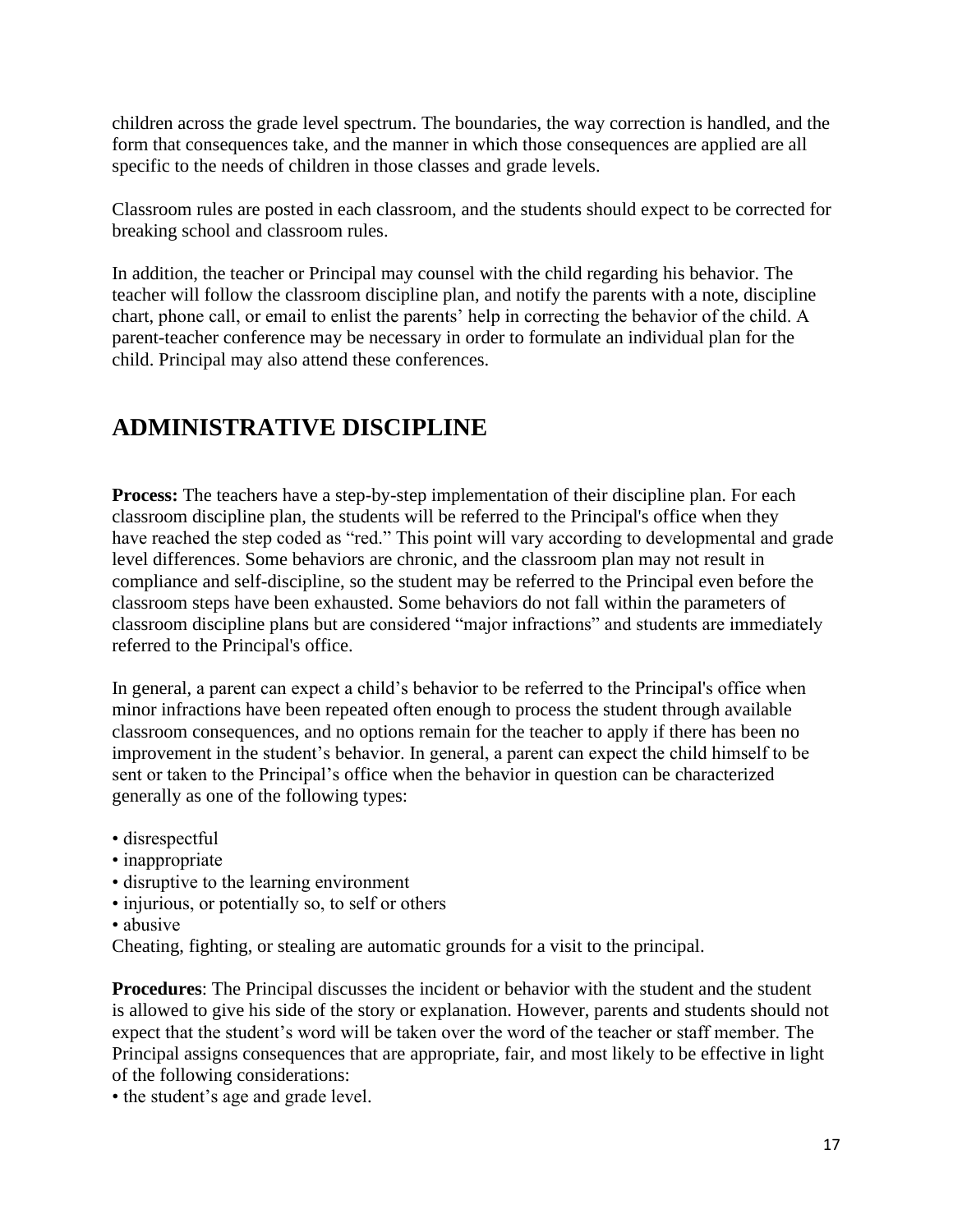- the nature of the infraction.
- the degree to which a boundary was violated.

The potential consequences include, but are not limited to, the following:

- detention
- walking at recess or P.E.
- writing a character trait essay
- being sent home
- privilege restrictions (center time, recess, etc.)
- extra-curricular participation restriction
- silent lunch
- out of school suspension (any tests, quizzes or daily assignments will be zeros)

| Level 1                                                                                     | Level 2                                                                                                                                          |  |
|---------------------------------------------------------------------------------------------|--------------------------------------------------------------------------------------------------------------------------------------------------|--|
| <b>Minor Infractions</b>                                                                    | <b>Major Infractions</b>                                                                                                                         |  |
| Failure to follow rules established by<br>individual teachers for their classroom           | Rude or discourteous behavior to another<br>student.                                                                                             |  |
| Failure to bring needed classroom materials<br>(including signed daily planner if required) | Lying Disrupting the classroom (talking<br>repeatedly or taking other actions that delay,<br>interrupt, or distract from instruction or assigned |  |
| Chewing gum                                                                                 | class activity).                                                                                                                                 |  |
| Talking in class without permission or<br>excessive talking                                 | Cheating Hazing, bullying, or carrying out<br>practical jokes and pranks on other students.                                                      |  |
| Littering                                                                                   | Profanity/Vulgarity Refusal or delaying to follow a<br>staff member's correction and/or direction.                                               |  |
| <b>Dress Code Violation</b>                                                                 | Carrying or possessing any object construed as a                                                                                                 |  |
| Bringing electronic devices to school without<br>Permission                                 | possible weapon, but not listed as such in state<br>penal codes.                                                                                 |  |
| Disorderly Conduct (horseplay,<br>roughhousing, excessive noise, running in the             | Fighting Harassment (verbal abuse of another<br>student)                                                                                         |  |
| buildings, throwing small objects, paper<br>wads, etc.)                                     | Physical harassment of another student Minor<br>vandalism, damage or alteration to school                                                        |  |
| Failure to report to authorized "before school"                                             | property.                                                                                                                                        |  |
| and "after school" locations                                                                | Leaving campus without permission.                                                                                                               |  |
|                                                                                             | Contributing to an unsafe environment by<br>reckless/careless actions Sacrilegious/irreverent                                                    |  |
|                                                                                             | actions or references.                                                                                                                           |  |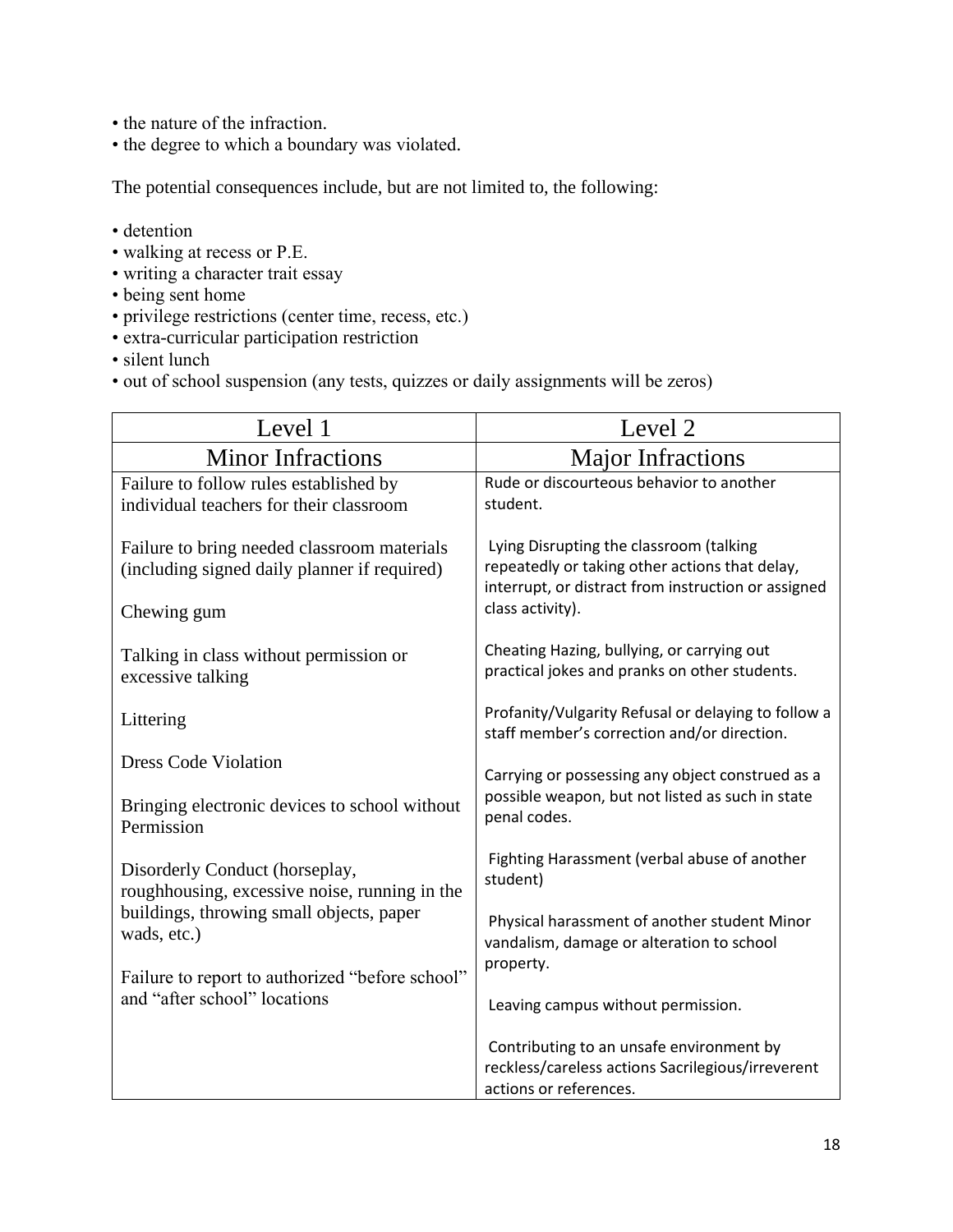| Public display of affection.                                                 |
|------------------------------------------------------------------------------|
| Disrespect or discourteous behavior to, or<br>regarding, an adult authority. |
| Violation of any Behavioral Standards of OCS                                 |

## **III. ACADEMICS AND ACTIVITIES**

### **ARRIVAL**

The building is open for student arrival and supervision by 7:45 AM Lower elementary students (grades K-2) arriving before 7:50 AM should report to the front hall of the elementary area. Upper elementary students (grades 3-5) arriving before 7:50 AM should report directly to the Worship Center. At 7:50 AM students are picked up by their teacher. Students are recorded as tardy after 8:15 AM.

## **Homework**

.

Homework is a vital part of the school program; each teacher is at liberty to give homework to aid the students to advance in their studies. Therefore, each student is required to complete homework assignments on time. Homework is given for several reasons:

- For reinforcement: We believe that most students require review to master material essential to their educational process.
- **For practice:** Following classroom explanation, illustration, and review of new work, homework is given so that the material will be mastered.
- **For Special Projects**: Book reports, compositions, special research assignments, and projects are some of the activities that are frequently the subject of homework attention.

\*Please note that it is a requirement for students to have access to a computer and internet service at home for some homework and/or project work required by the teacher. We do request

parents' full cooperation in seeing that the assignments are completed. Failure to complete homework will affect the student's daily grade. Repeated delinquent homework could result in a student's suspension. \*

### **INCOMPLETE WORK**

If a student receives an "I" (Incomplete) at the end of a nine-week grading period due to incomplete class tests, work, or projects, 10 (ten) school days may generally be allowed for completion of work to receive a grade. The work is to be completed in a timely manner.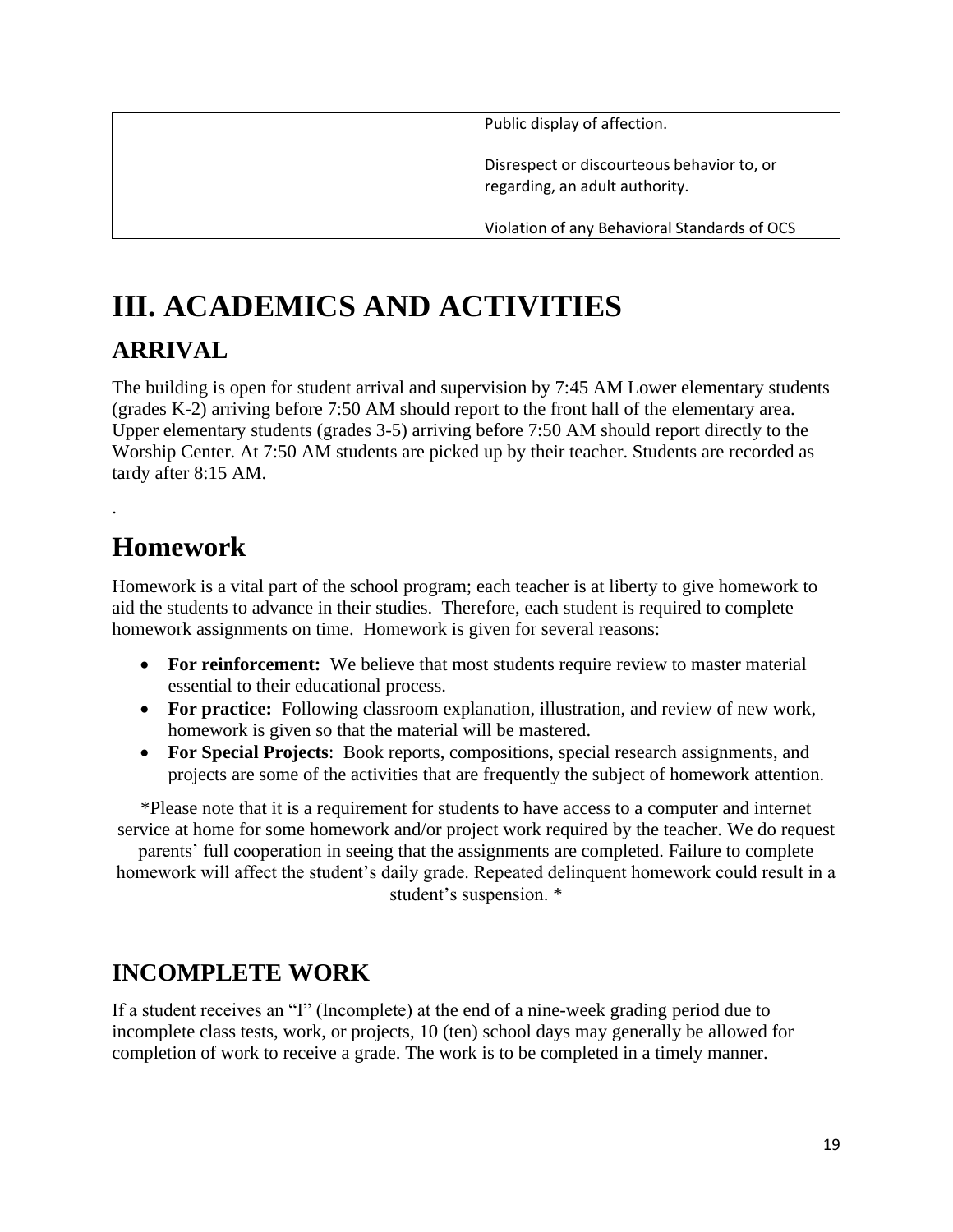## **LATE WORK**

Assignments are considered late if they are not turned in by the assigned time on the due date.

1st - 3rd Grade: Due Day: Full credit; First Day Late: 5 - point reduction; Second Day Late: 10 – point reduction; Third Day Late: No credit

4th - 5th Grade: Due Day: Full credit; First Day Late: 10 - point reduction; Second Day Late: 20 – point reduction; Third Day Late: No credit.

## **MAKE-UP WORK/TESTS**

Assignments, homework, and tests can be made up; direct instruction and reviews cannot. Makeup work should be submitted for grading as soon as possible. The number of makeup days allowed for full credit will equal the number of days absent. If a student is absent for a class but attends other classes on that same day, all work for the missed class is required the next day. If the student is absent for a test, the parent is responsible for contacting the teacher to arrange for a makeup test. Students may be required to come in before school, at lunch, or after school if so, requested by the teacher.

## **STATUS REVIEWS**

**Quarterly Status Review:** At the end of each quarter grading period, elementary and secondary students who find themselves in one or more of the following categories will be subject to a quarterly status review:

- Students with excess absences
- Students with repeated behavioral issues
- Students who have received a failing grade in any subject for that quarter:

The review process is as follows:

**Initial Review:** This review is carried out by the Principal and is automatic for any student who falls into one or more of the categories outlined above. The principal will examine the academic/behavioral/attendance record of all students on the review list for that quarter and determine if any action needs to be taken.

The Principal has discretionary authority to decide that, beyond an informal conversation with the student and/or parent to establish measures needed to improve the situation. The Principal may decide that the student and

family is best served by taking administrative action and will therefore initiate a consultation.

**Student/Family Consultation:** In this stage of the process, the student, one or more of the parents, and the principal meet to discuss the reasons for the status review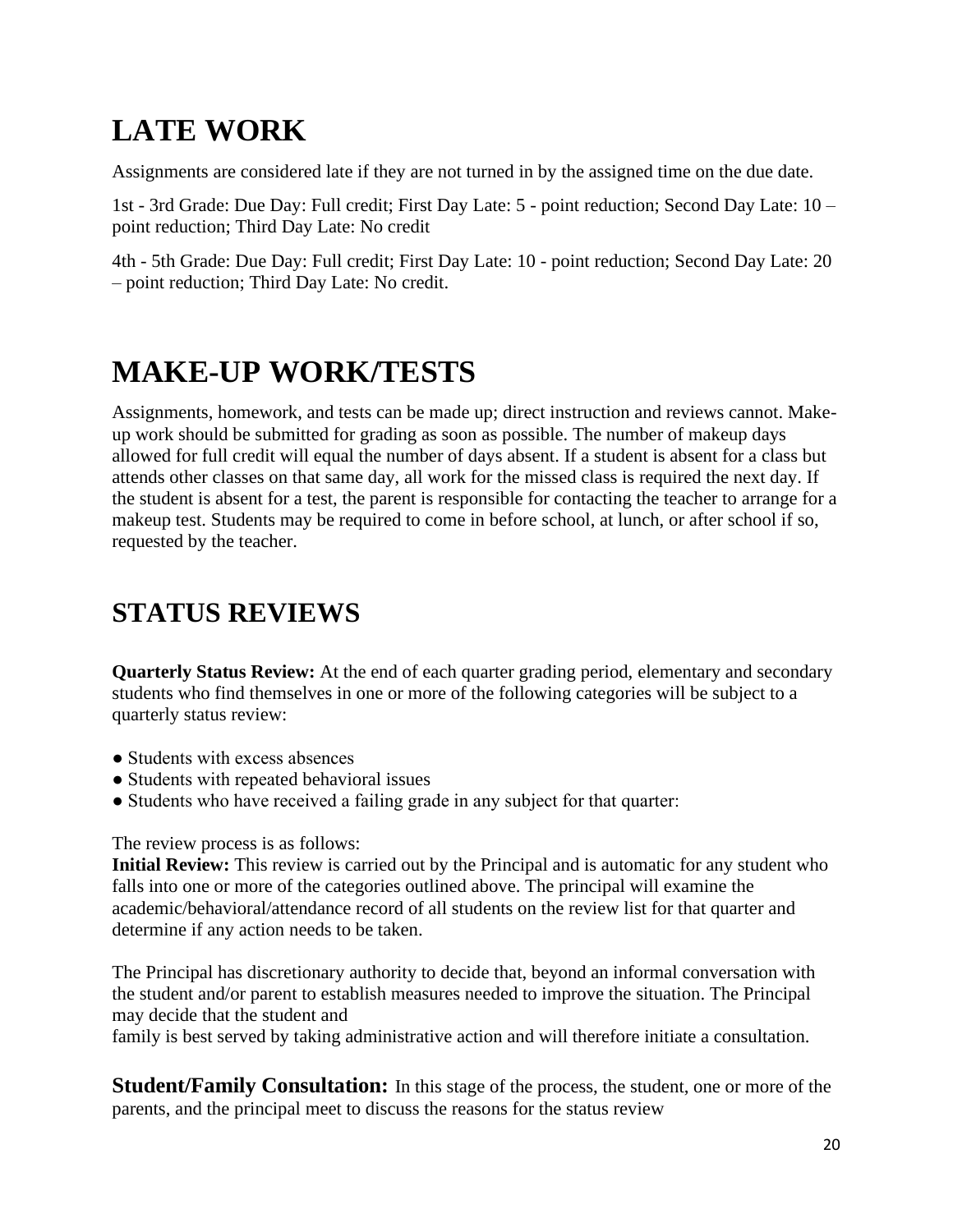(behavioral/attendance/academic) and how the situation can be remedied for the future. The Principal has the discretionary authority to decide that no further action is warranted and may terminate the review process, and, indeed, this is the goal of the

consultation. Alternatively, the Principal has discretionary authority to exercise other options:

- Additional consequences
- Additional measures to improve learning and/or behavior.

If the status review reaches this stage in the process, it is to determine whether or not Higher Dimension of Learning Academy is still the appropriate place for the student in question. In the event of a serious incident or allegation, the Principal may call for an immediate status review by. Upon presentation of the evidence of the offense and any extenuating factors (circumstances were beyond the student's control) or mitigation (it was not as bad as alleged), the Principal will determine the status of the student.

**Probation:** The Principal reserves the right to place a student on probationary status for academic, behavioral and/or attendance issues. Both the length and stipulations of the probation will be set by the Principal.

**Annual Status Review:** At the end of each school year, students who find themselves in the following categories will have their re-enrollment status placed on hold pending an annual status review:

- Students who have excessive absences or tardiest.
- Students who fail one or more classes.
- Students who were previously placed in academic or behavioral probation.
- Families with delinquent accounts.

At this point, the student is questionable for enrollment for the next year. All such students will undergo an Annual Status Review to determine if there is any compelling reason to set aside questions and restore the student to eligible status.

HDOLA reserves the right to conduct an annual status review for any student, if, in the judgment of the Principal, the student's academic, behavioral, or attendance record warrants such a review.

### **TARDIES**

Punctuality has a direct relationship to a well-ordered instructional environment and wellmanaged classrooms. The responsibility of regular and punctual attendance has a direct relationship to the privileges extended by HDOLA. A student is tardy when he or she is not in the classroom when the class is scheduled to begin. All students in grades K-8 arriving late to school must report to the school office for a tardy slip before reporting to the classroom. All tardies will be recorded and accumulate per semester.

Excused tardies include: (1) medical appointments; (2) family emergencies; and (3) some unusual circumstances as approved by the principal. All other tardies will be counted as unexcused. The Principal reserves the right to determine whether a tardy is excused or unexcused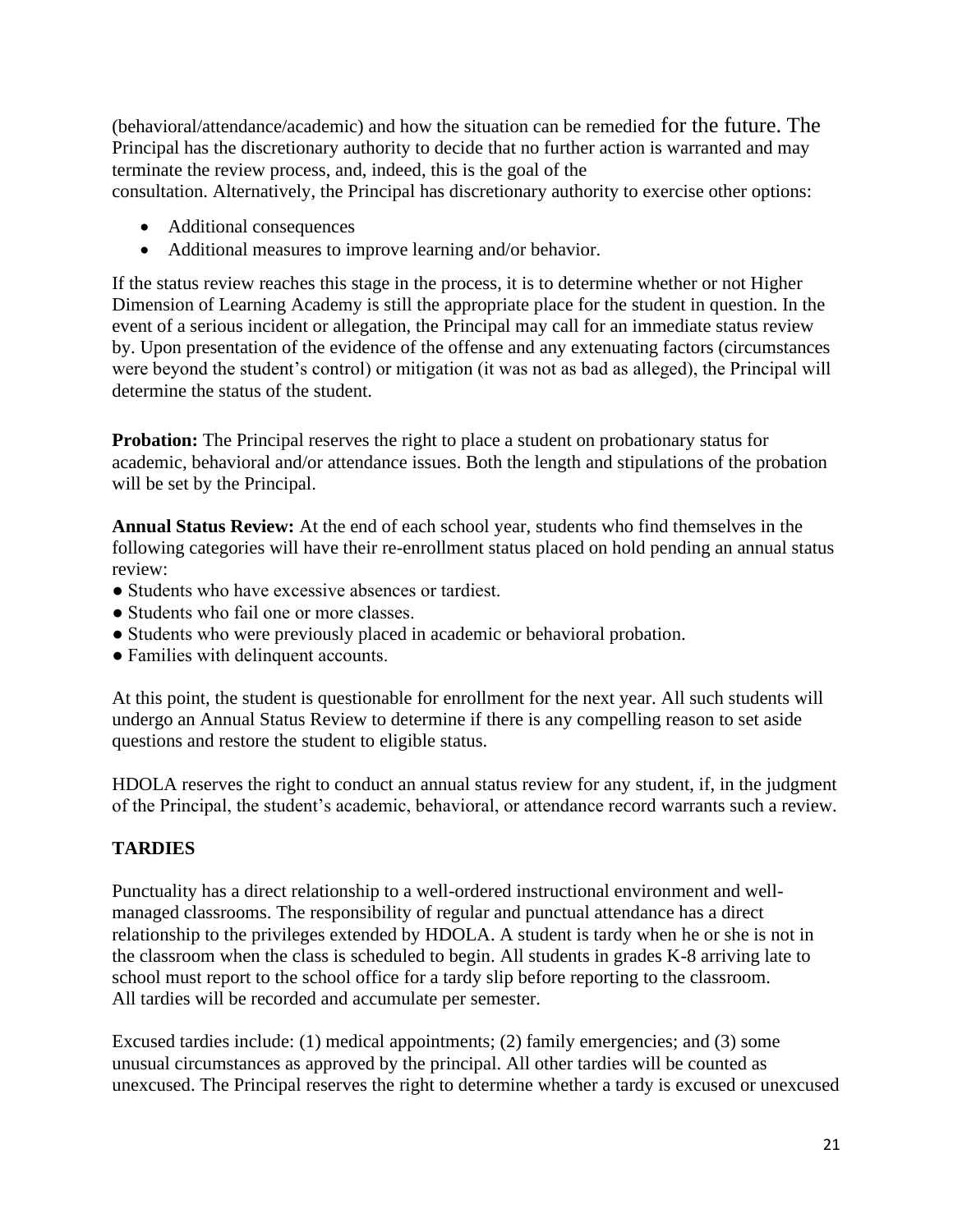and whether the tardy counts toward any stated consequences. Three tardies equal an absence and will be counted against the absence policy.

Unexcused Tardy Consequences for Elementary Students of grades K - 3:

1 - 3 in a semester: Warning

4 - 6 in a semester: Classroom consequence and counted as one absence.

7 - 9 in a semester: Two classroom consequences and counted as two absences.

10 - 12 in a semester: Automatic visit to principal, parent conference and counted as three absences.

Above 12: Consideration by the Principal for the student to be removed from HDOLA.

Unexcused Tardy Consequences for Elementary Students of grades 4 - 5:

1 - 3 in a semester: Warning

4 - 6 in a semester: One detention per tardy over 3 and counted as one absence.

7 - 9 in a semester: Two detentions per tardy over 6 and counted as two absences.

10 - 12 in a semester: Automatic visit to principal, parent conference and counted as three absences.

Above 12: Consideration by the Principals for the student to be removed from HDOLA.

Unexcused Tardy Consequences for Secondary Students of grades 6-8:

1 - 3 in a semester: Warning

4 - 6 in a semester: One detention per tardy over 3 and counted as one absence.

7 - 9 in a semester: Two detentions per tardy over 6 and counted as two absences.

10 - 12 in a semester: Saturday School and counted as three absences.

Above 12: Consideration by the Principal for the student to be removed from HDOLA.

### **Excused Absence from P.E**.

If your child is unable to participate in P.E. (or in recess) please send a note. We would like to keep this to a minimum, however, as time set aside for P.E. is also time set aside for teacher work time; classroom supervision of students during this time restricts the teacher's ability to fully utilize this time.

### **GRADES**

The grading policy at Higher Dimension of Learning Academy is established to provide an accurate reflection of student mastery of course objectives. Grades are recorded for daily assignments, quizzes, and tests. Teachers determine the grade category for each assignment. Categories are weighted at different percentages for different grade levels and courses; category weights will be communicated to students and parents by the teacher. Numerical averages are given on the report card in all subjects for grades 1-12, though in grades K - 3, a mastery level indicator may be employed in all or some subject areas.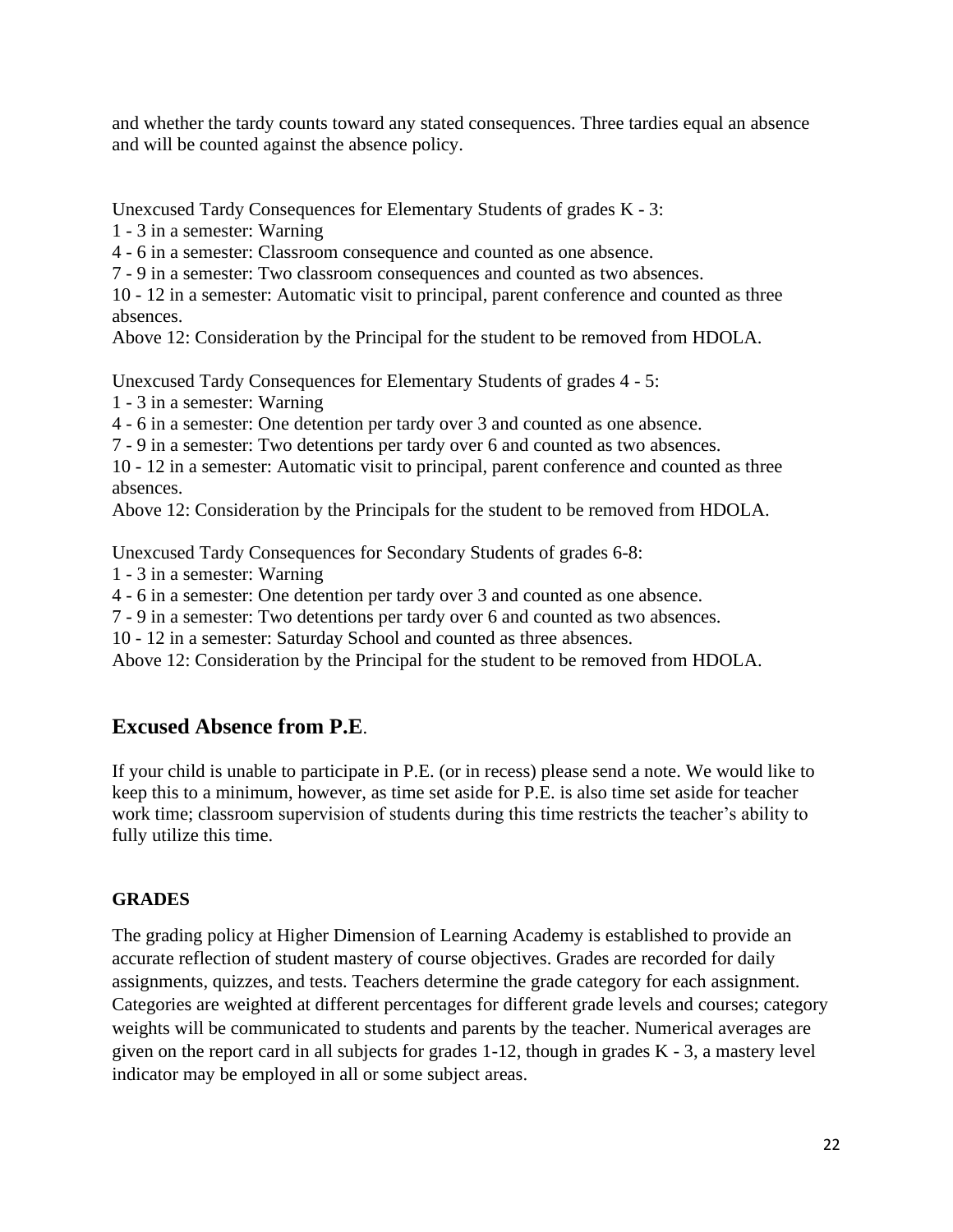### **GRADING SCALE**

 $A = 90 - 100$  $B = 80 - 89$  $C = 70 - 79$  $F = 69$  and below – failing

### **Level of Mastery scale:**

 $E =$  Exceeds Expectations

 $M = Meets$  Expectations

 $B =$  Below Expectations

### **SCHOOLCUES**

Higher Dimension of Learning Academy uses the Schoolcues School Management Software System. This system enables families to get email information from the school as well as view grades, student attendance, daily class work, homework, report cards, and various other items of student information. To access this system, you must supply a current email address to HDOLA. The link to SchoolCues is on the CBM website. If you are a first-time user, click on "Create New ParentsWeb Account" and follow the instructions.

### **REPORT CARDS/PROGRESS REPORTS**

**Report cards**: Report cards are issued at the close of each quarter. For 1st-8th grade, report cards for the grading period will be posted on SchoolCues one week after the end of the grading period. Kindergarten students will receive a printed report card. Parents will be notified regarding when the final report card for the year will be available. All financial obligations must be current before report cards are viewable.

**Progress Reports:** Progress reports will be sent via SchoolCues to parents when a student has a grade average of 74 or below. Progress reports are sent out no later than the sixth week of the grading period; however, a teacher may send a progress report at any time at his/her discretion. Parents may monitor progress at any time through SchoolCues.

### **PARENT OBSERVATION**

Parents may observe their student in the classroom for one hour each semester. The purpose of a parent observation is to gain insight into a child's behavior in the classroom. Criticism of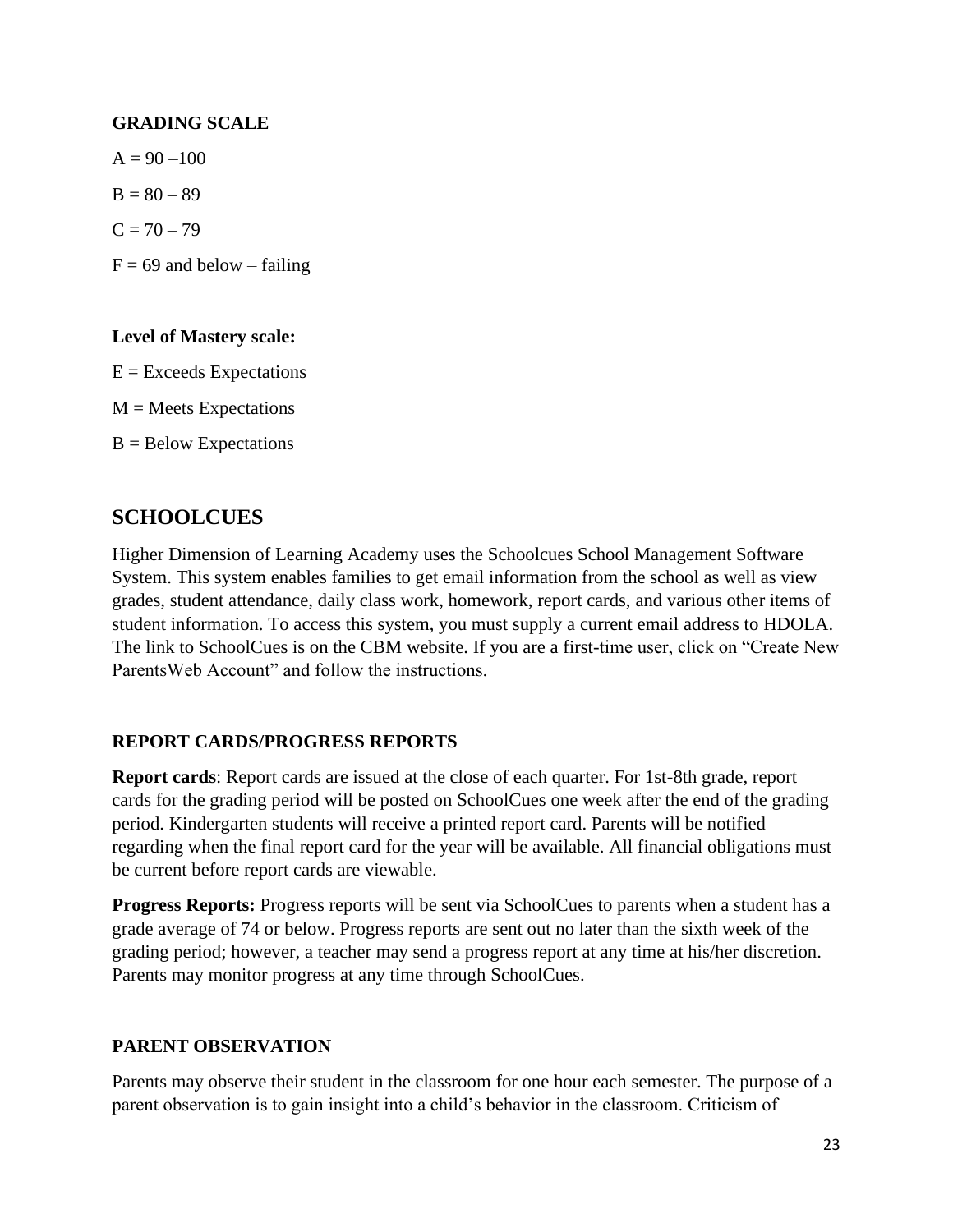teachers and other students are entirely inappropriate. Classroom observations must be scheduled in advance with the teacher and/or principal.

### **PARENT-TEACHER CONFERENCES**

The school desires to communicate with parents and welcomes inquiries from them. A parent wishing to conference with a teacher should send a note, email the teacher, or call the school office to make arrangements for a conference. Parents are asked to contact the teacher during school hours if at all possible. Parents may expect responses to email or phone messages within 24-hours, but parents should not expect return emails or phone calls outside of the teacher's scheduled workday. Please do not attempt to hold a conference with a teacher when the teacher is engaged in instruction or supervising students. In the mornings when students are coming into the room is an unproductive time to conference.

All parents are required to check in with the office to obtain a visitor's pass before going to a teacher's classroom during school hours. Parent-teacher conferences are routinely scheduled each fall, and parents will be contacted to set up an appointment time. Teachers and principals may request a conference at any time, and parents are encouraged to request a conference when concerns arise.

### **STANDARDIZED TESTING**

Each HDOLA student of grades  $1<sup>st</sup> - 8<sup>th</sup>$  will participate in standardized testing a minimum of once each year. Absences during standardized testing should be avoided because they cannot be made up. It is critical for the monitoring and improvement of the academic program and for complete student records that students participate and apply themselves to the best of their abilities to achieve accurate results.

### **CHAPEL**

Chapel is a time for students to come together to praise the Lord Jesus Christ for His goodness and mercy and to learn from pastors, missionaries, and guest speakers as share the Word of God. Students  $K - 8$  will attend all chapels. Parents are encouraged to attend as well.

### **FIELD TRIPS**

The educational program will include real-world experiences, trips to off-campus locations. The cost of field trips and/or meals is not included in tuition. The place to be visited and the method of transportation shall be approved by the Principal. Adequate supervision is provided for all offcampus activities. Parents will receive complete information regarding field trips in advance. A signed permission form must be returned to the school in a timely manner before the student will be permitted to participate in the field trip.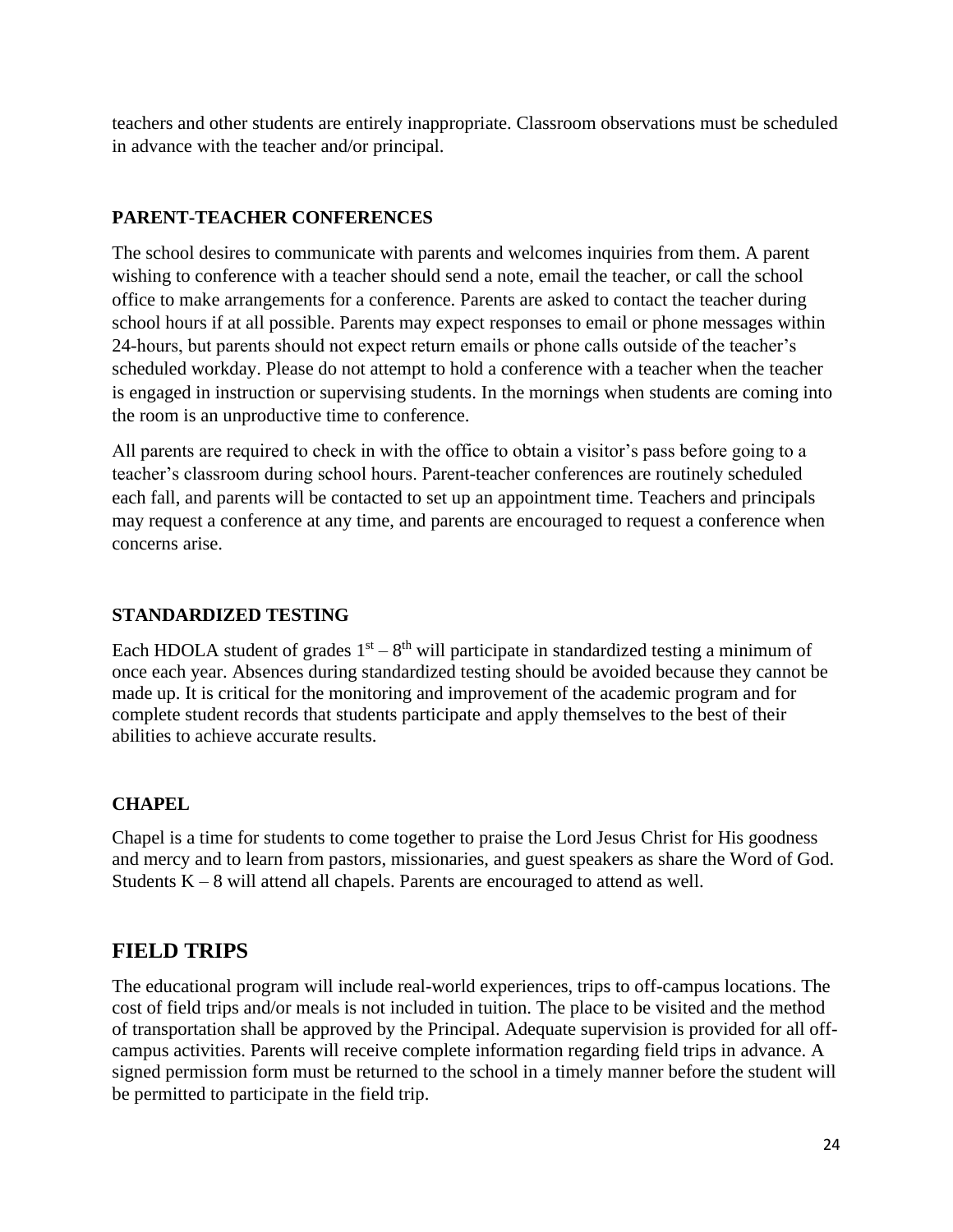Students who will not be participating with classmates in a field trip are expected to attend school and will be supervised as they work on alternate educational activities for the day. The standard requirements of attendance apply.

### **CULTURE OF RESPECT**

Dignity and respect are given to all human beings since we are all made in the image of our Creator. Our mission includes the development of servant leaders who love God and love people, and we will endeavor at all times to love all people well. Racism, sexism, and all other forms of belittling language and actions will not be tolerated.

*For by the grace given me I say to every one of you: Do not think of yourself more highly than you ought, but rather think of yourself with sober judgment, in accordance with the faith God has distributed to each of you. For just as each of us has one body with many members, and these members do not all have the same function, so in Christ we, though many, form one body, and each member belongs to all the others. We have dif erent gifts, according to the grace given to each of us. (Romans 12:3-6).*

## **IV. Arrival and Dismissals**

### **EARLY DISMISSALS**

The school can grant an early dismissal for emergencies and for medical or dental appointments if those appointments cannot be scheduled outside the school hours. All other activities should be scheduled after

school hours. Students are not to leave for illness unless they have first been to the nurse's office and the parent has been contacted by the nurse.

All parental requests for an early dismissal for doctor's appointments must be made verbally or in writing. Requests for early dismissals should be made no later than 10:00 AM. For the safety of our students, they are to be signed out by the parent at the school office.

### **Permits to Leave School Early/Sign Out**

Students who are leaving the campus early must be signed out at the reception desk. The student must present a note from a parent or guardian to leave early. If the student is returning to school on that day, the student must sign in at the reception desk.

### **Grievances**

The Administration understands that there may be times when parents and caregivers have concerns that need to be addressed. In some instances, the parent may feel he/she must speak directly with an administrator before speaking with a teacher about a concern, and although HDOL Administration is always willing to speak to a parent, the parent is encouraged to first speak with a teacher in a good faith effort to resolve the matter before contacting HDOLA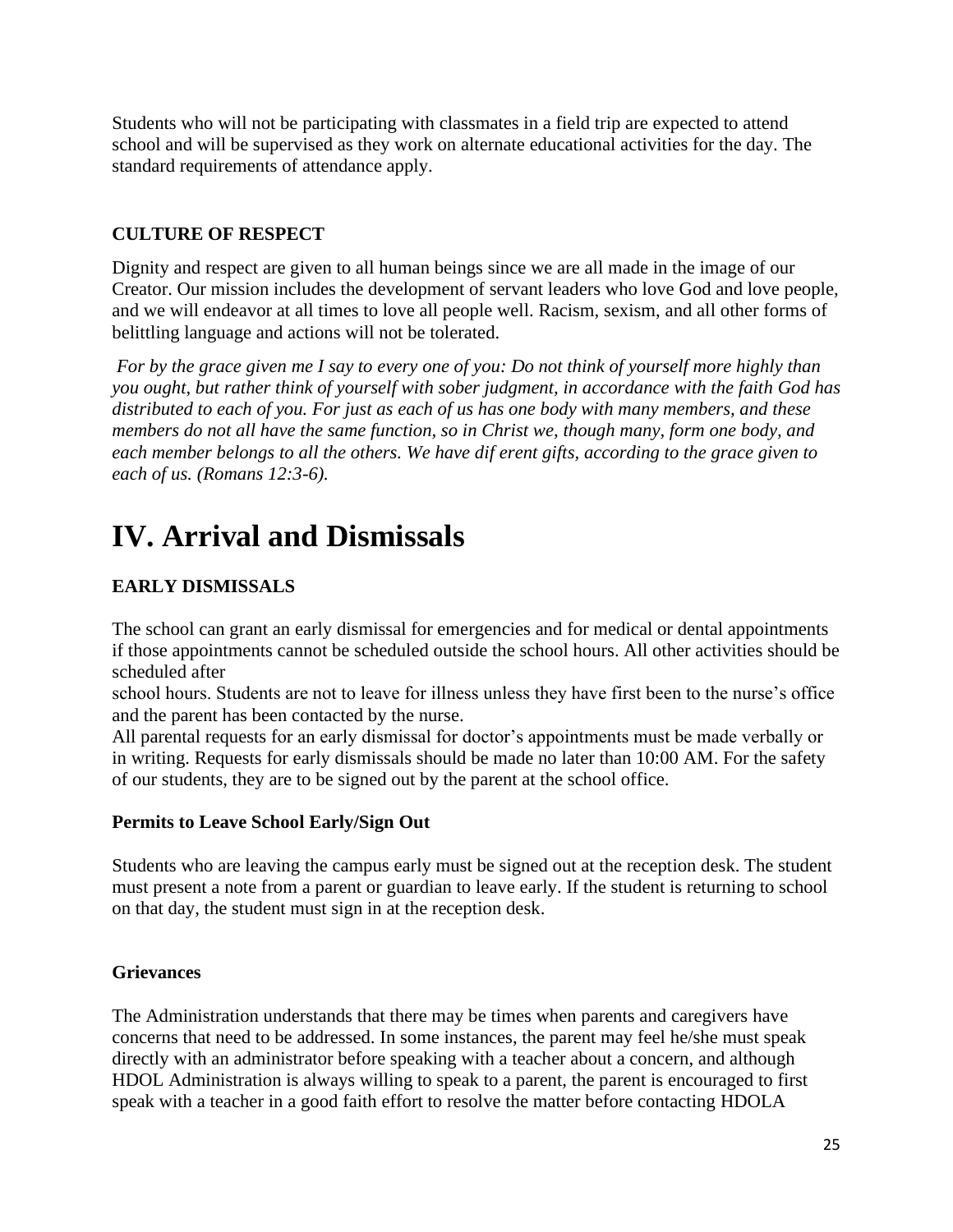Administration. Parents are respectfully requested to follow this "chain of command" when in need of issue resolution:

- 1. Speak with teacher.
- 2. Speak with principal.

### **Visitors**

To minimize interruptions and distractions in the classroom, we do not allow visiting relatives or friends to join any of our students at any time during the school day unless previously approved by Administration. Parents and visiting grandparents are welcome, however, to join their students during lunch time after signing in and receiving a badge in the school office. In order that students have time to adjust to their new routine in school, we respectfully request that parents refrain from joining their students for lunch for the first three weeks of school. This policy is NOT in effect during this pandemic.

### **Delivering Items to School**

So as not to interrupt class, parents are requested to deliver any forgotten item (lunch, homework, project work, etc.) to the school office for subsequent delivery to the student or classroom. Parents are not permitted to make deliveries directly to a student or classroom. Mail, parcels, flowers, or other such items should not be delivered to students. If such items are received by the school, however, they may be picked up in the school office at the end of the day only.

## **Communication**

### **Emergency Information Card**

Parents are responsible for keeping the school informed as to changes in address, email address, place of employment, telephone/work/cell numbers and other identification and emergency information. A medical release form must be in a student's file in order to insure emergency medical/dental treatment. All persons picking up children must be listed on the child's emergency card kept in the school office and must present a photo I.D. at the time of picking up the child. This is for the safety of your child/children; there are no exceptions.

### **Change of Residence/Employment/Custody**

All parents are required to notify the Academy promptly of any changes in address, phone numbers (home and work), or custodial arrangements that might occur during the course of the school year. (Supporting documents may be required).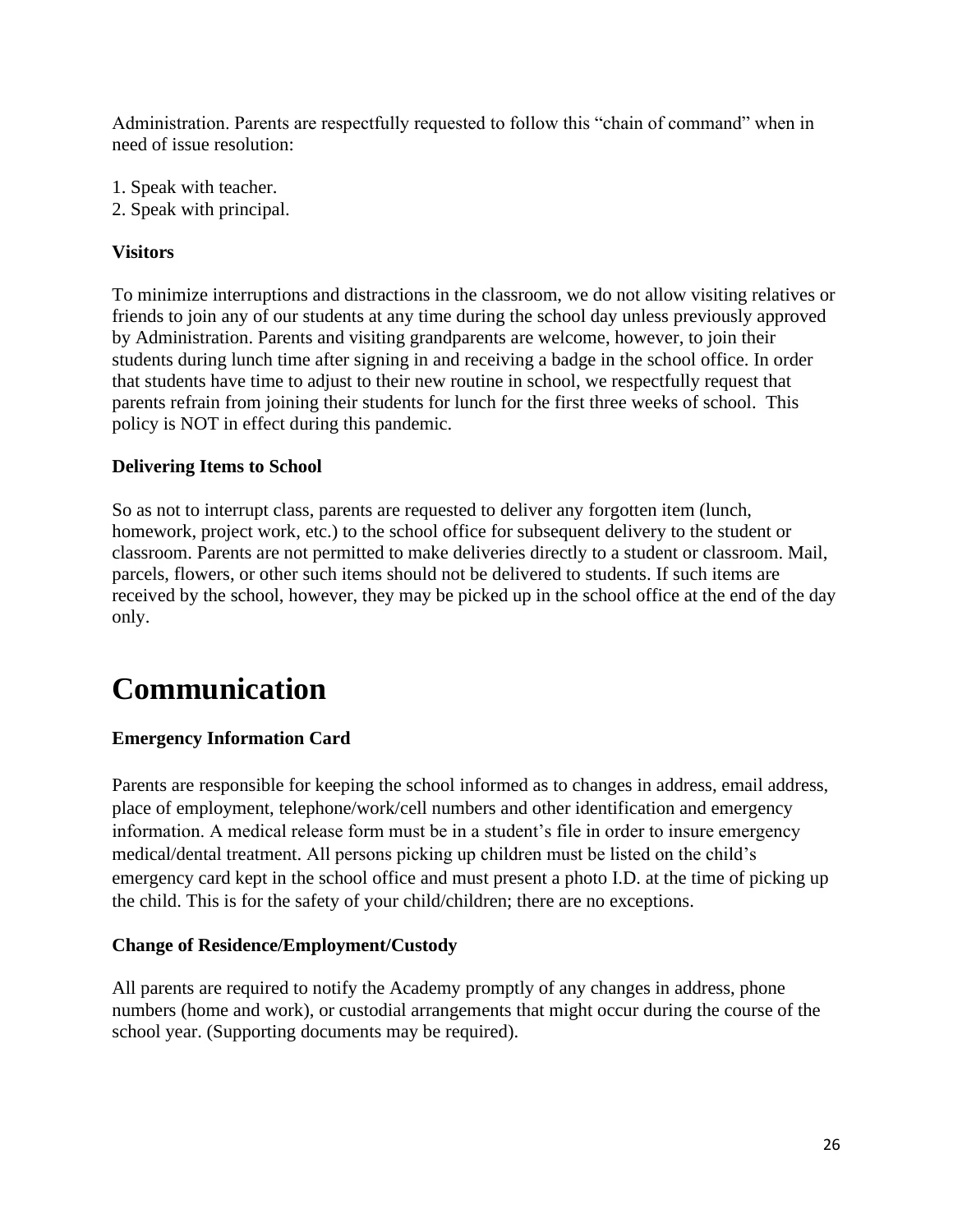### **E-mail**

HDOLA will communicate with parents via Gradelink and email throughout the school year. Please check your email on a regular basis. It is important that parents notify the school office of any change in email address.

### **Hard Copy Written Communication**

There may be times during the school year when it is necessary to send hard copy written communication to parents. All hard copy written communication from the office will be sent home with the family's YOUNGEST or only child in order to reduce the amount of paper used.

### **TEXTBOOK LOSS/DAMAGE POLICY**

HDOL textbooks are provided through tuition and enrollment fees to its students in the sense that no additional charge is made for textbooks beyond the tuition for the year. Students are responsible for the accountability and care of their assigned textbooks. Faculty and staff will maintain records of issued books. Students must return issued books upon request. Students or their parents are responsible for the replacement costs of lost or damaged books.

### **Lunch Procedures**

Students may bring lunch from home each day or purchase a catered lunch for \$3.50. The order for the catered lunch must be paid in advance (by the previous week) so the order can be submitted to the catering service. If the student does not attend school on the day the lunch was ordered, the money cannot be refunded. Should a student fail to bring a lunch, the school will provide a lunch to the student. However, this can only occur once a week.

### **\*Students are not permitted to purchase sodas or to bring sodas for lunch. \***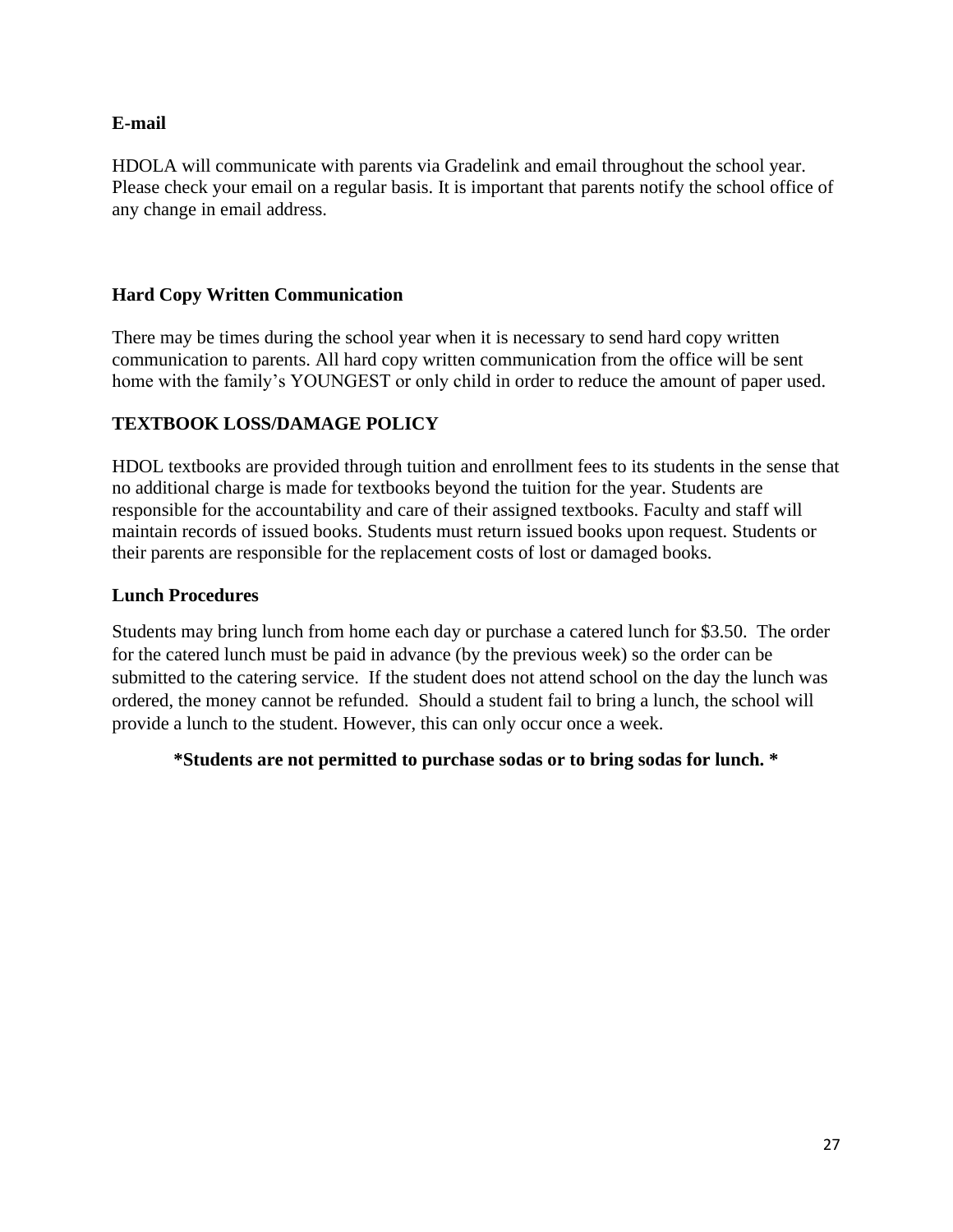## **IV. Dress Code**

The HDOLA dress code is not designed to promote mediocrity or inhibit the creative individual differences in its students. It is designed to establish and teach hygiene, instill discipline, prevent disruptions, avoid safety hazards, and teach respect for authority.

### **MODESTY GUIDELINES**

• All shorts, jumpers, and skirts should be of modest length.

• Undergarments must be appropriate and cannot be visible regardless of posture or position except for collars of undershirts.

### **General Guidelines**

School uniforms are expected to fit the student appropriately, be laundered on a regular basis,

and can be purchase from [www.frenchtoast.com](http://www.frenchtoast.com/) so as not to deviate from the color choices,

style, and fabric provided by that store.

- Shirts must be **tucked** neatly into bottoms at all times.
- No low riding beyond two inches from the waist.
- In cold or rainy weather, a student may wear any appropriate outer garment in compliance with HDOLA uniform requirements.
- Hooded sweatshirts are allowed, but the hood cannot cover the head at any time when in the buildings.
- Hats are not permitted in the building.
- These items may be worn in the classroom: hooded or non-hooded sweatshirt, Other coats and outer garments may only be worn to and from school and on campus for recess.
- All students' hair must be of a natural hue with no distinct or distracting highlights or streaks which are different from the student's natural hair color.
- Boys' hair must be neat in length **(above the collar)**, no longer than the middle of the ears on the sides, no tails, Mohawks that are of a different color, spiked, or elements of personal appearance, which is considered extreme in color or nature, distractive, disruptive, or does not follow the uniform or non-uniform guidelines will be permitted.
- No facial hair is allowed, including sideburns.
- No designs shaved in the hair except for parts.
- Students must refrain from always wearing make-up with the exception of lip gloss. Eyeliner and/or eye shadow is not permitted.
- No tattoos (permanent or temporary)
- No body piercings (except two sets of ear piercings for girls)
- Fingernail polish (for girls) is limited to clear or muted colors only.
- Girls may not wear false fingernails, and fingernails must be always maintained at fingertip length.
- Accessories must not be distracting.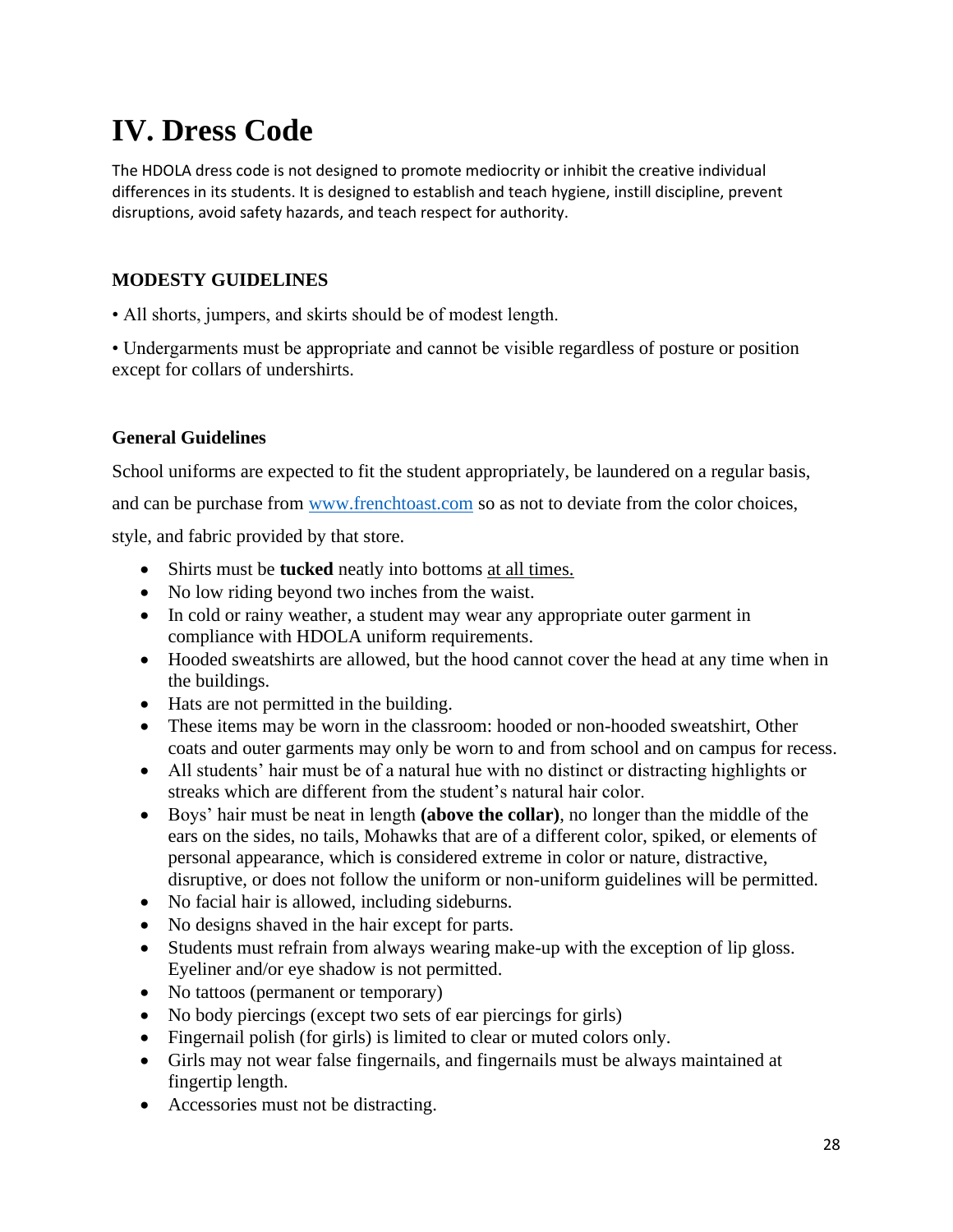### **DURATION AND EXTENT**

The dress code as stated in this Handbook is in effect any time a student is on campus with the exception of extra- curricular activities. It will be enforced from the time the student arrives at school until the time he leaves. If a student desires to wear a different outfit, the parent must let the office know the day before. Also, whenever a student does not wear their school uniform, they must pay \$5.00.

### **ENFORCEMENT**

Dress code will be checked throughout the day. Parents are expected to correct dress code issues immediately.

*Field Trips: All students must have a burgundy HDOLA polo shirt to wear.*

### **DAILY UNIFORM STANDARDS**

### **FEMALE:**

Grades  $K - 3$ 

• Pants, shorts, or skirts: navy, khaki, black or burgundy (school uniform style pants or shorts; no cargo, skinny, gathered at the bottom or top, jean type).

- Pants must be worn at the waist and have the required uniform style appearance.
- Belts: black, navy, or brown (2nd and above)
- Blouse: white, piped in navy or plaid trim (long / short sleeve)
- Polo shirt: burgundy, gold, tan, and white with or without logo (long / short sleeve)
- Shoes: comfortable tennis shoes with non-marking soles; no boots
- Socks, hose, tights, or leggings: navy, white, hunter green, black, or grey.

• Leggings (must be ankle length) can be worn only under shorts/skirts/skorts. Acceptable colors are navy, hunter green, white, black or grey.

#### **Grades 4 – 5**

• Pants, shorts, or skirts: navy, khaki, or burgundy (school uniform style pants or shorts; no cargo, skinny, gathered at the bottom or top, jean type).

• Pants must be worn at the waist and have the required uniform - style appearance.

- Belts: black, navy or brown
- Oxford blouse: white (long / short sleeve)
- Polo shirt: burgundy, gold, tan, and white with or without logo (long / short sleeve)
- Shoes: comfortable tennis shoes with non-marking soles; no boots
- Socks, hose, tights, or leggings: navy, white, hunter green, black or grey.
- Leggings (must be ankle length) can be worn only under shorts/skirts/skorts. Acceptable colors are: navy, hunter green, white, black or grey.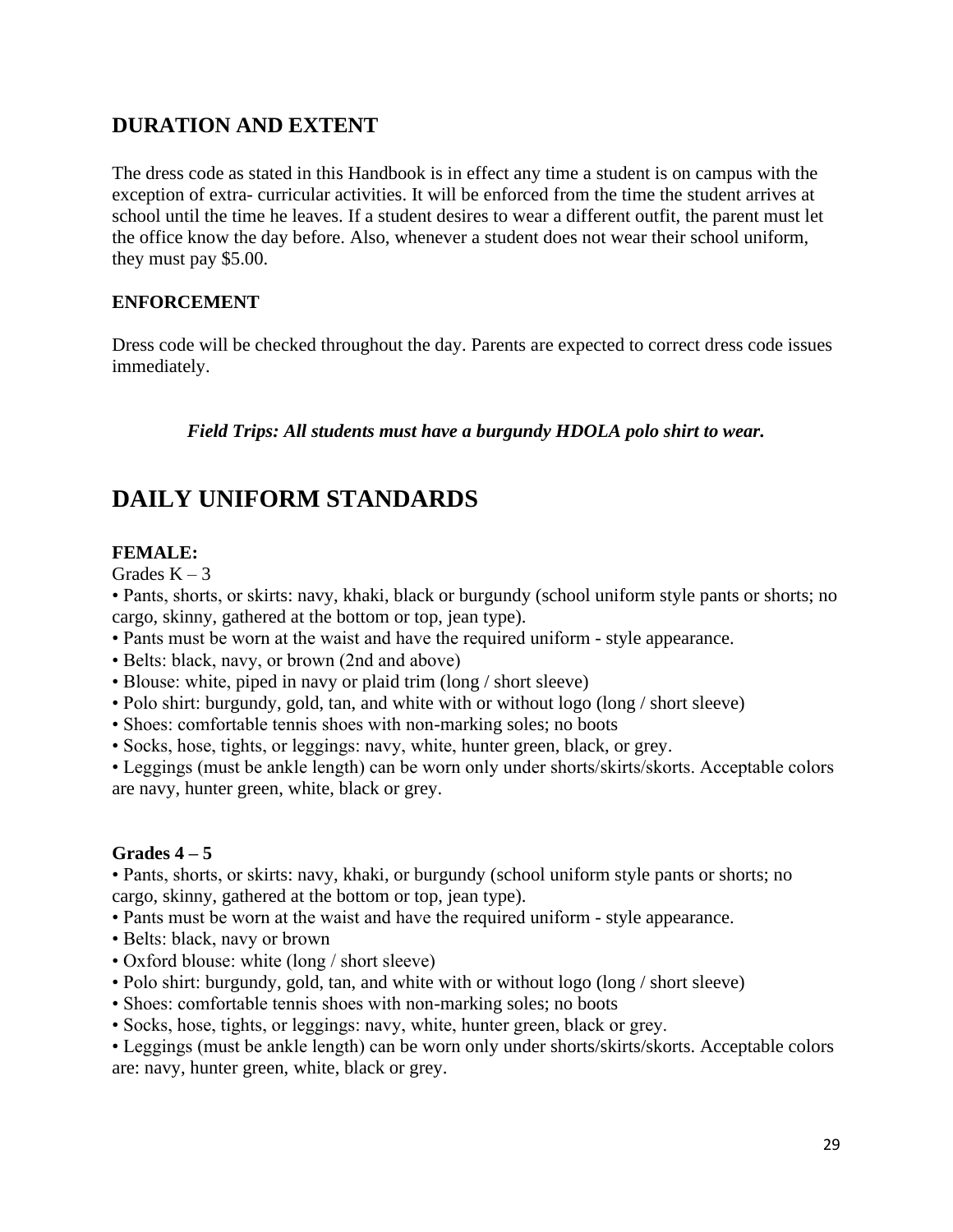### **MALE:**

### **Grades K – 3**

• Pants or shorts: navy or khaki (school uniform style pants or shorts; no cargo, skinny, gathered at the bottom or top, jean type)

- Pants must be worn at the waist and have the required uniform style appearance.
- Belts: black, navy or brown (Not required for  $K 1$ st grade)
- Polo shirt: burgundy, gold, tan, and white with or without logo (long / short sleeve)
- Shoes: comfortable tennis shoes with non-marking soles; no boots
- Socks: navy, white, black or grey.

### **Grades 4 – 5**

• Pants or shorts: navy or khaki (school uniform style pants or shorts; no cargo, skinny, gathered at the bottom or top, jean type).

- Pants must be worn at the waist and have the required uniform style appearance.
- Belts: black, navy or brown.
- Polo shirt: burgundy, gold, tan, and white with or without logo (long / short sleeve).
- Shoes: comfortable tennis shoes with non-marking soles; no boots.
- Socks: navy, white, hunter green, black or grey.

### **Female & Male**

- For grades 6 8: Students must be clean shaven.
- No distracting hair coloration or bleaching, patterns cut into the hair, or styled upward taller than one inch.
- Only girls may wear earrings at school or at school sponsored functions.
- Accessories should be in school or metallic colors and should not be distracting.
- Pocket chains and large neck chains are prohibited.

### **SPIRIT DAY UNIFORM STANDARDS**

Students who are allowed to have the privilege of a non-uniform dress day must adhere to the grooming, modesty, and dress code guidelines listed above with the exceptions listed below. The clothing must be in modest taste as judged by the Administration.

• Shirts, sweaters, or sweatshirts may be untucked, but must not show any skin or undergarments during any movement.

- Shirts must be an HDOLA T-shirt/sweatshirt/jacket.
- Only jeans or HDOLA uniform shorts/pants/skorts may be worn.
- Belts are optional.
- Coats other than those listed in general guidelines may not be worn on campus during school hours.
- Shoes should be tennis shoes with non-marking soles.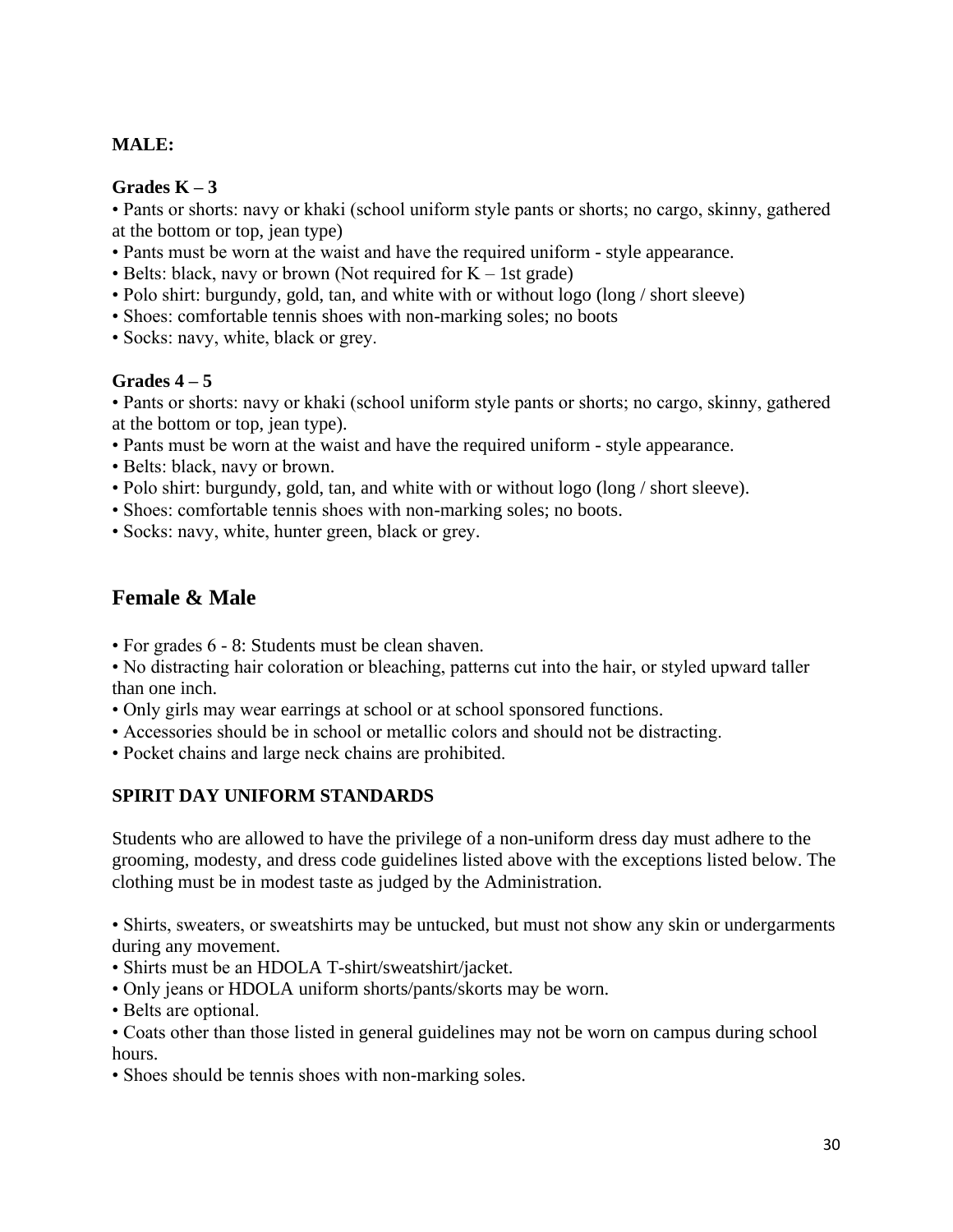### **STUDENT HEALTH CARE**

First Aid: First aid treatment is administered to stop bleeding, restore breathing, prevent shock, or infection. The school will provide minor first aid and administer over-the-counter medications approved by the parent.

**Emergency Clinic Services:** Serious injuries will receive immediate attention. Parents will then be notified as quickly as possible. An HDOLA faculty or staff member will stay with an injured student until the parent assumes responsibility. Parents are required to submit a signed Authorization for Emergency Care Form which provides phone numbers of the physician and hospital preferred in the event parents cannot be reached. This authorization must be kept current. If any changes occur during the school year, notification must be given to the school office immediately.

### **Immunizations:**

An immunization form or a certificate of waiver is required for all students enrolled at HDOLA. Immunizations must be kept current, as required by Florida law. A certificate of immunization, signed by a physician, must be kept on file in the school office. Students may not attend school without an appropriate immunization record. 2018-19 Immunization Requirements (per the Orange County Health Department)

| Kindergarten                 | 4-5 DTaP (last dose must be after age 4)<br>3-5 Polio (last dose must be after age 4)<br>2 MMR<br>3 Hepatitis B<br>2 Varicella (or certification of disease) |
|------------------------------|--------------------------------------------------------------------------------------------------------------------------------------------------------------|
| $1st$ -6 <sup>th</sup> Grade | 4 DTP/DTaP<br>*5 DTP/DTaP<br>3 Polio<br>*4 Polio<br>2 MMR<br>3 Hepatitis B<br>2 Varicella (or certification of disease)                                      |

### **\*Notes of Exception:**

• A child who commenced vaccination after 7 years of age would have only 3 Tdap/TD doses.

• DTP is acceptable for DTaP.

• \* 3 Polio doses are accepted only if the last dose is given after 4 years of age and 6 months after the 2nd dose

• K-12: \* 4 DTaP doses are accepted only if the last dose is given after 4 years of age and 6 months after the 2nd dose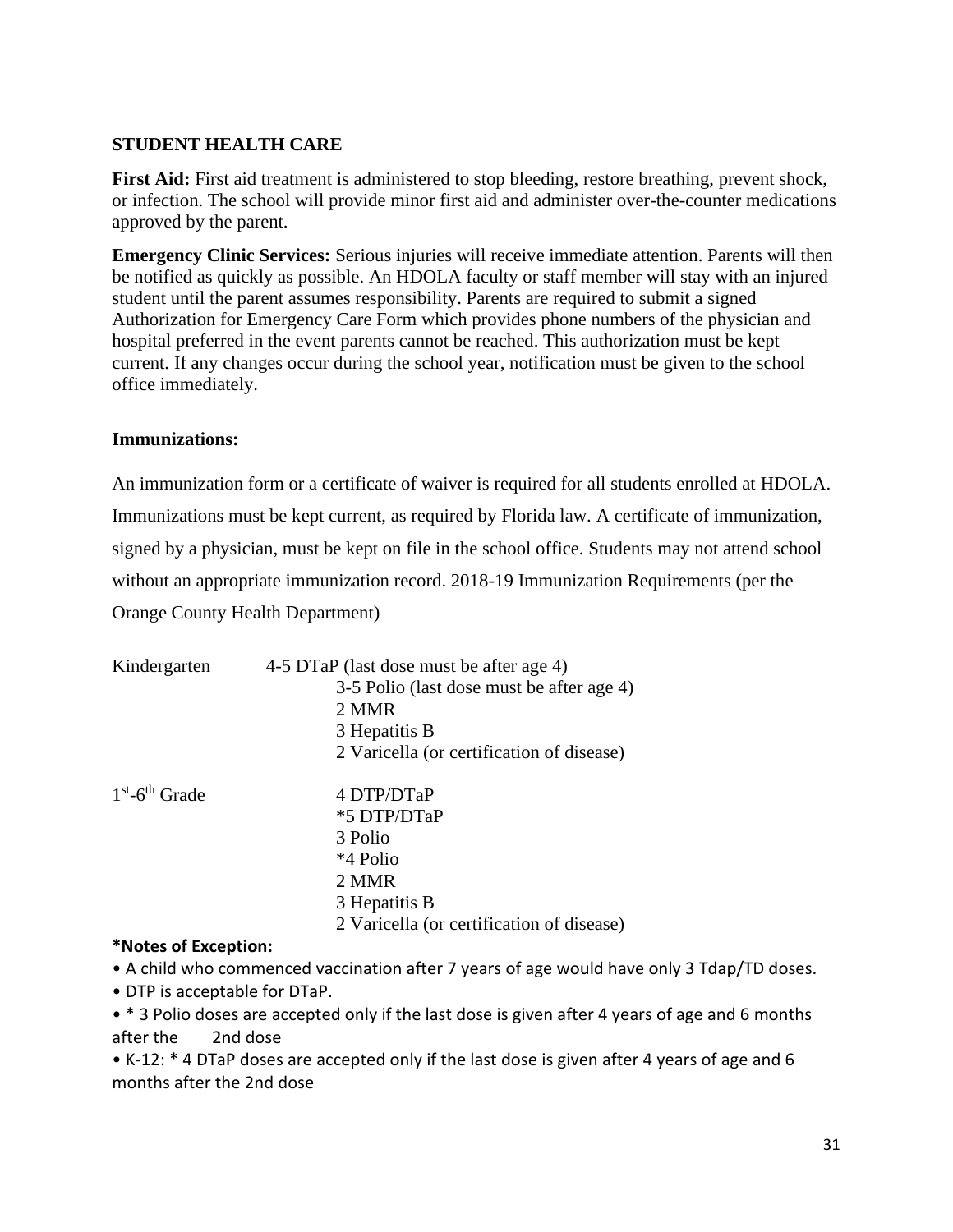### **Physical Examination**

A physical examination and record of immunizations must be completed or transferred to HDOLA for each student prior to enrollment. Benchmarks for updating immunizations and physicals are Kindergarten and 7th grade.

**Illness:** No student with fever above 100° will be allowed to remain in class. When sent home with fever over 100<sup>°</sup>, the student may not return to school until fever is below 100<sup>°</sup> for at least 24 hours without medication. Even though a fever may be reduced with medicine, the student is still contagious. If the student is not feeling well, he may receive over- the- counter medication if the parents have submitted the permission form. The office will determine whether to notify the parent to pick up the student from school.

**Rashes and Eye Infections:** A student may have to be sent home with a rash or eye infection if there is a question of contagion. The student may return to school when a physician states the student is no longer contagious, or when symptoms disappear. If the rash is chicken pox, the student may return to school when the fever drops below 100° for 24 hours and all scabs are dry.

**Communicable Disease:** Students should not be sent to school with a communicable disease. Should students display symptoms of a communicable disease while at school, a school staff member will make preliminary assessment and notify the parent to take the child home or to a doctor for confirmation. Students are subject to school office approval for re-admittance to class.

**Medication:** When occasional illness necessitates over-the-counter medication or prescription medication, a note with the following information signed by the parent will be required:

- name of child
- name of medication
- dosage
- frequency
- duration

All medication must be kept in the school office, not with the student. A prescription medication must be sent in its original container and the parent must notify the school regarding any changes in administering the medication. Only topical and oral medications will be dispensed. School staff will not administer injections with the exceptions of diabetes and Epi Pens. All medication must be clearly labeled.

Potty Accidents: Parents need to send a change of clothes/underwear for kindergarten students. Students will be sent to the nurse who will supervise the child and will contact the parents.